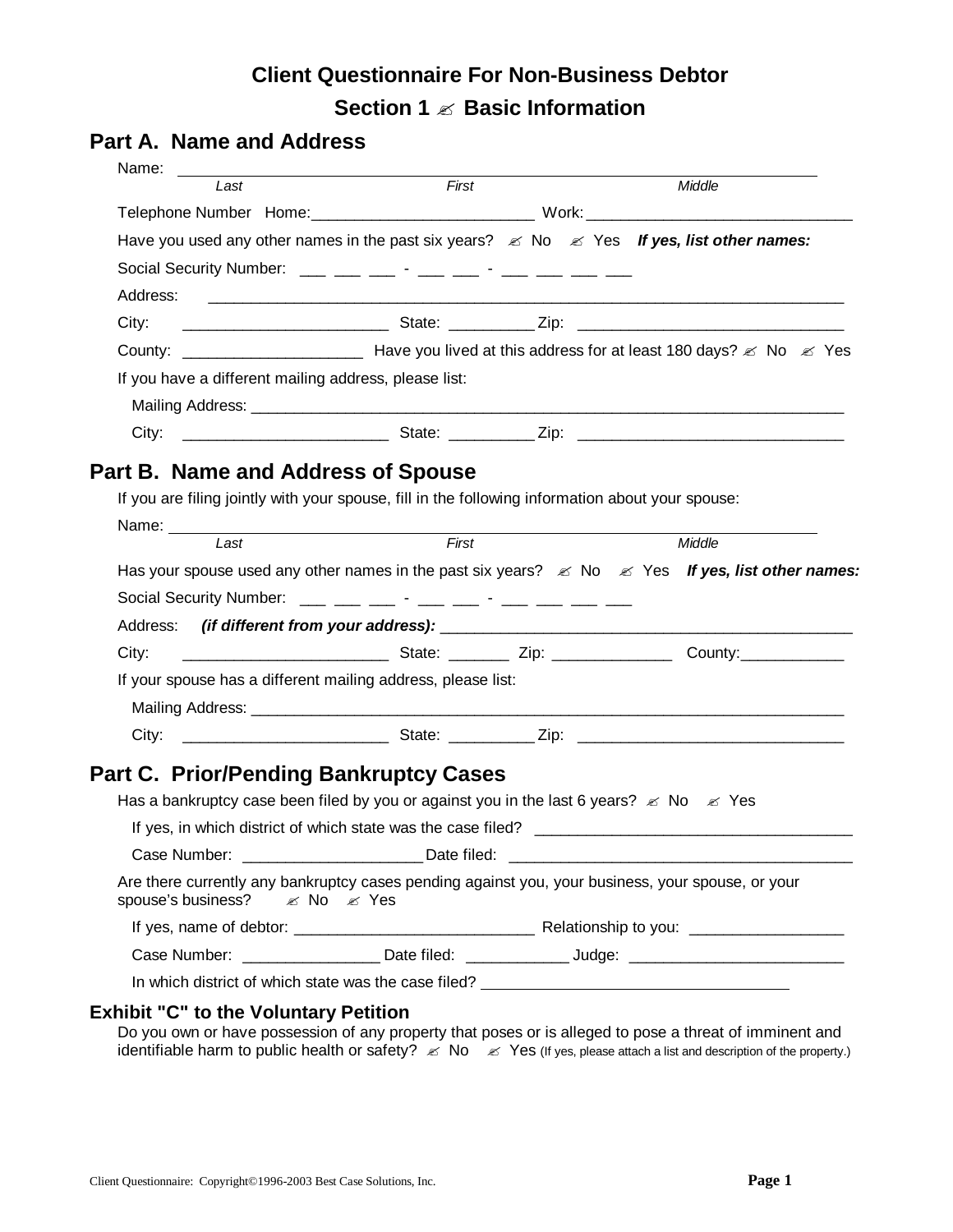# **Section 2 ? Property**

### **Part A. Real Estate (Schedule A)**

List all real estate which you own or are a joint owner of, even if you still owe money on the property.

| Address and description of property | Owned by<br>Husband,<br>Wife, Joint<br>$\mathsf{or}\,$<br>Community | Market<br>Value | Your %<br>ownership, or \$<br>amount, if you<br>and spouse are<br>not sole owners | List all mortgages,<br>home equity loans,<br>and liens:<br>What is the \$ value of the<br>loan, lien or mortgage? | Who issue<br>or mortga<br>Address o |
|-------------------------------------|---------------------------------------------------------------------|-----------------|-----------------------------------------------------------------------------------|-------------------------------------------------------------------------------------------------------------------|-------------------------------------|
|                                     |                                                                     |                 |                                                                                   |                                                                                                                   |                                     |
|                                     |                                                                     |                 |                                                                                   |                                                                                                                   |                                     |
|                                     |                                                                     |                 |                                                                                   |                                                                                                                   |                                     |
|                                     |                                                                     |                 |                                                                                   |                                                                                                                   |                                     |
|                                     |                                                                     |                 |                                                                                   |                                                                                                                   |                                     |
|                                     |                                                                     |                 |                                                                                   |                                                                                                                   |                                     |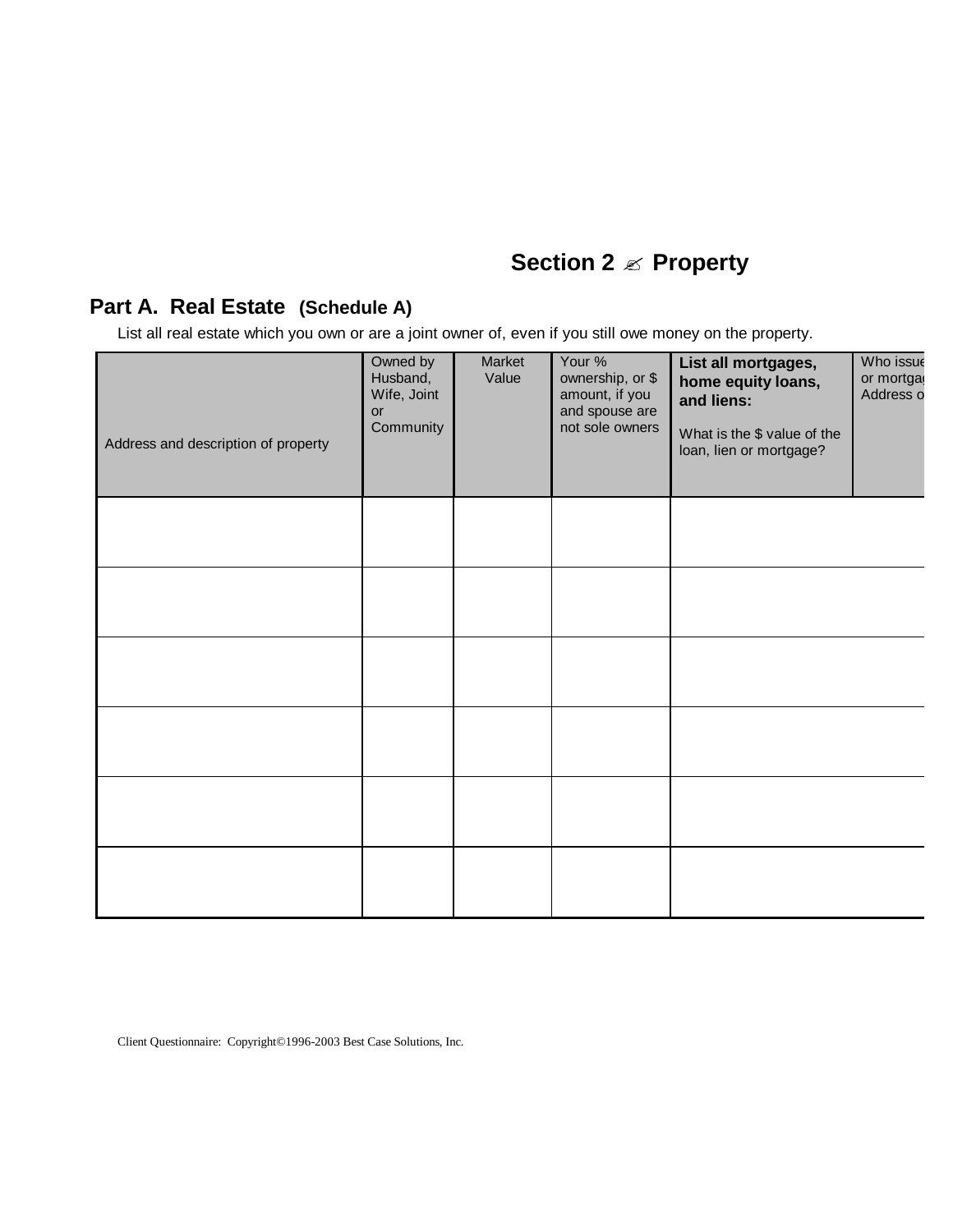# **Part B. Personal Property (Schedule B)**

For each type of property listed below, indicate whether you own any property of that category, and, if you do, fill in th can think of the market value as the resale value.

| <b>Type of Property</b>                                                                | Yes/<br><b>No</b> | <b>Description &amp; Location</b> | Husband,<br>Wife, Joint,<br>Community | <b>Market Value</b> |
|----------------------------------------------------------------------------------------|-------------------|-----------------------------------|---------------------------------------|---------------------|
| 1. Cash on hand                                                                        |                   |                                   |                                       |                     |
| 2. Checking/Savings<br>Account, Certificates of<br>deposit, other bank<br>accounts     |                   |                                   |                                       |                     |
| 3. Security deposits held<br>by utility companies,<br>landlord                         |                   |                                   |                                       |                     |
| 4. Household goods,<br>furniture, including<br>audio, video, and<br>computer equipment |                   |                                   |                                       |                     |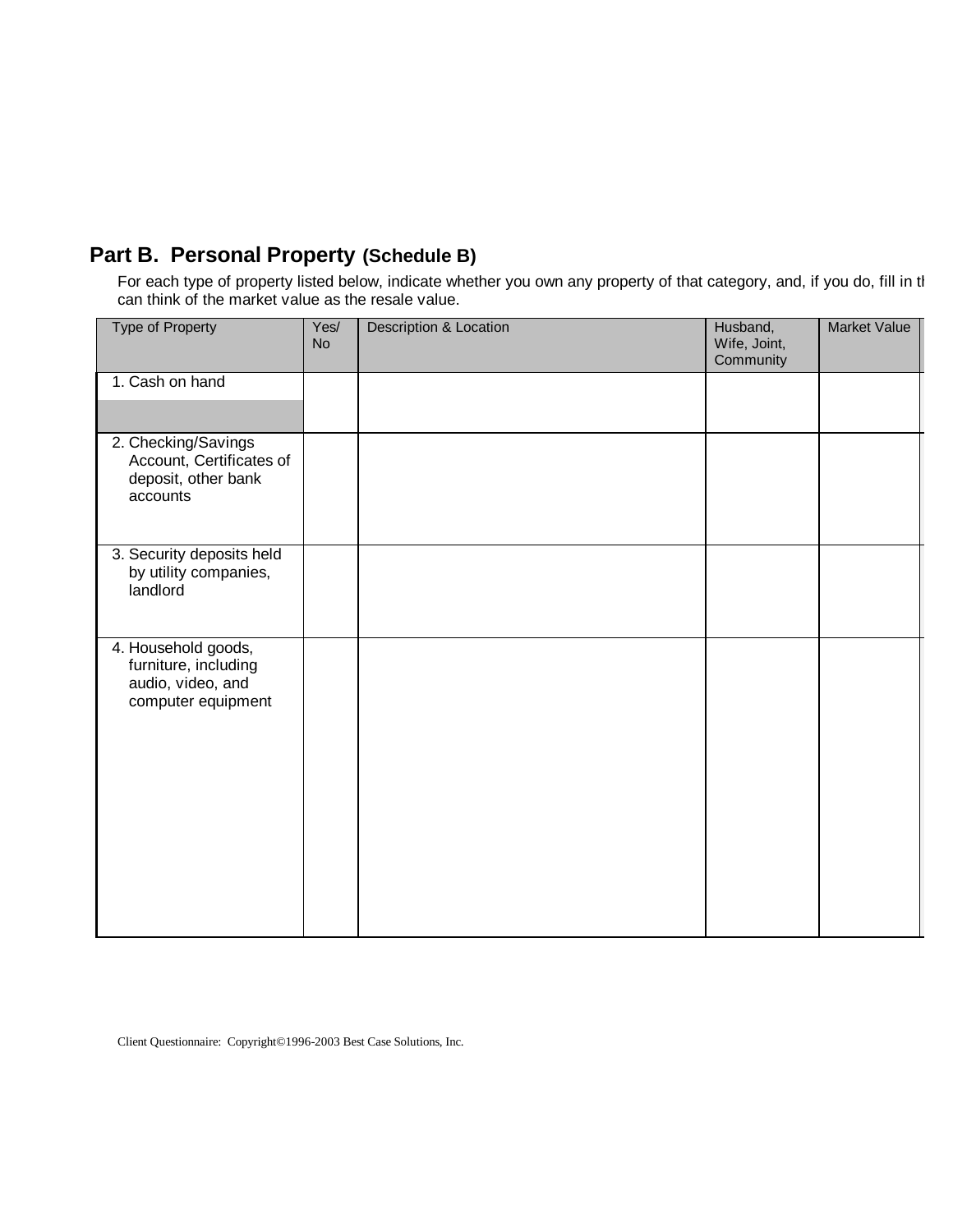| <b>Type of Property</b>                                                        | Yes/<br><b>No</b> | <b>Description &amp; Location</b> | Husband,<br>Wife, Joint,<br>Community | <b>Market Value</b> |
|--------------------------------------------------------------------------------|-------------------|-----------------------------------|---------------------------------------|---------------------|
| 5. Books, pictures, art<br>objects, records,<br>compact discs,<br>collectibles |                   |                                   |                                       |                     |
| 6. Clothing                                                                    |                   |                                   |                                       |                     |
| 7. Furs and jewelry                                                            |                   |                                   |                                       |                     |
| 8. Sports, photographic,<br>hobby equipment,<br>firearms                       |                   |                                   |                                       |                     |
| 9. Interest in insurance<br>policies-specify refund<br>or cancellation value   |                   |                                   |                                       |                     |
| 10. Annuities                                                                  |                   |                                   |                                       |                     |
| 11. Interests in pension or<br>profit sharing plans                            |                   |                                   |                                       |                     |
| 12. Stock and interests in<br>incorporated/<br>unincorporated<br>business      |                   |                                   |                                       |                     |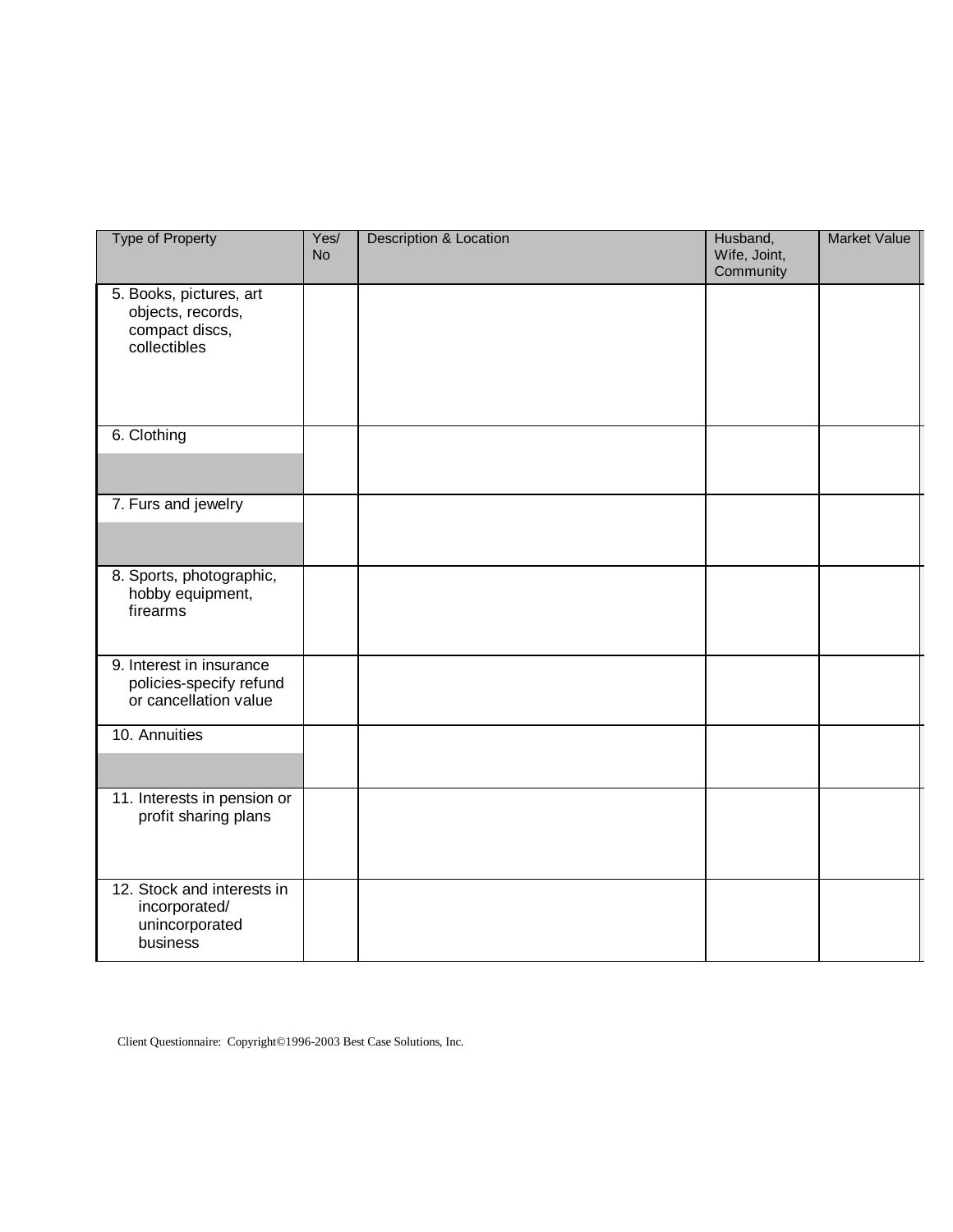| <b>Type of Property</b>                                                                 | Yes/<br><b>No</b> | <b>Description &amp; Location</b> | Husband,<br>Wife, Joint,<br>Community | <b>Market Value</b> |
|-----------------------------------------------------------------------------------------|-------------------|-----------------------------------|---------------------------------------|---------------------|
| 13. Interests in<br>partnerships/joint<br>ventures                                      |                   |                                   |                                       |                     |
| 14. Bonds                                                                               |                   |                                   |                                       |                     |
| 15. Accounts receivable                                                                 |                   |                                   |                                       |                     |
| 16. Alimony/family<br>support to which you<br>are entitled                              |                   |                                   |                                       |                     |
| 17. Other liquidated debts<br>owed to you, including<br>tax refunds                     |                   |                                   |                                       |                     |
| 18. Equitable or future<br>interests or life estates                                    |                   |                                   |                                       |                     |
| 19. Interests in estate of<br>descendent or life<br>insurance plan or trust             |                   |                                   |                                       |                     |
| 20. Other contigent/<br>unliquidated claims,<br>including tax refunds,<br>counterclaims |                   |                                   |                                       |                     |
| 21. Patents, copyrights,<br>other intellectual<br>property                              |                   |                                   |                                       |                     |
| 22. Licenses, franchises                                                                |                   |                                   |                                       |                     |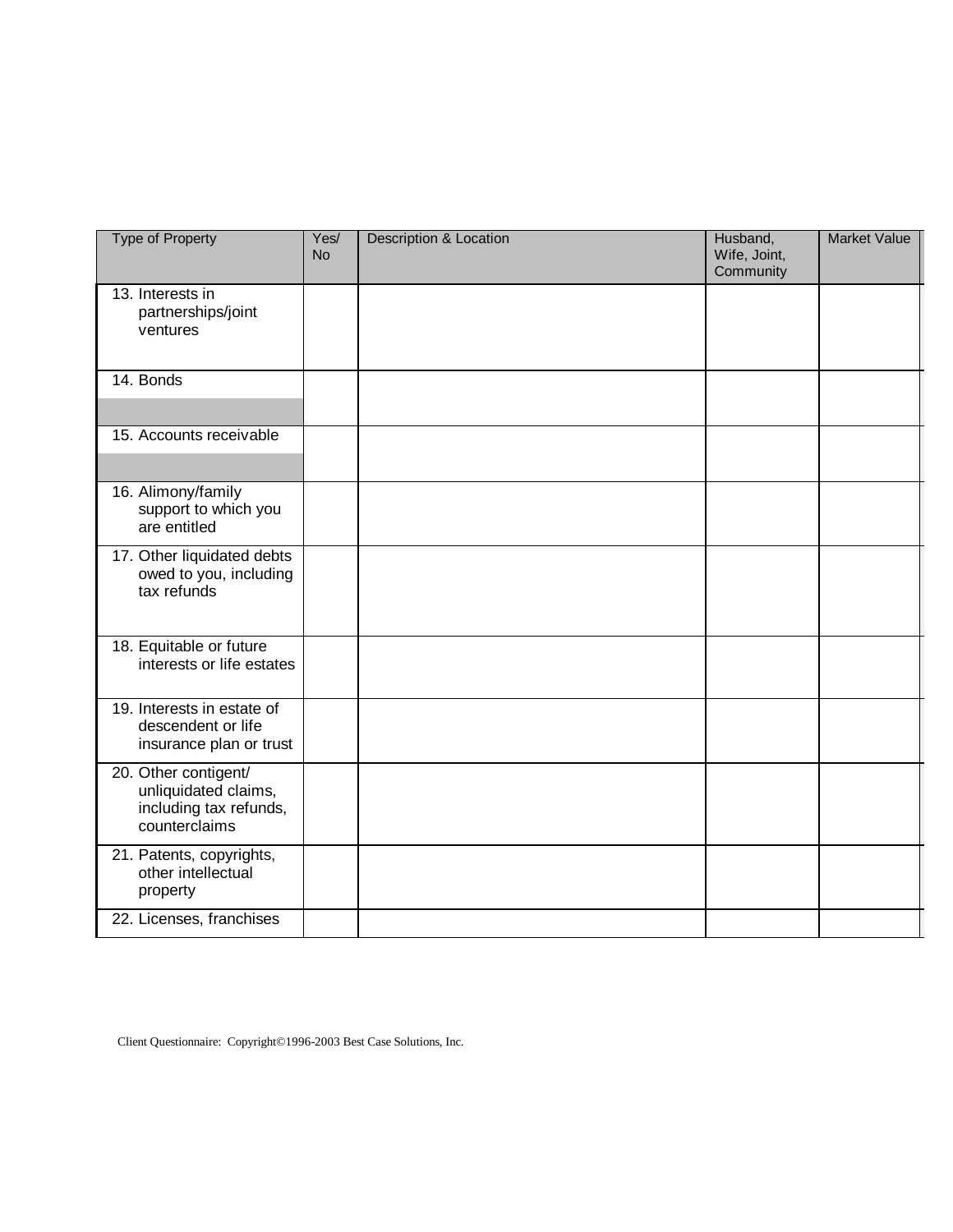| <b>Type of Property</b>                                   | Yes/<br><b>No</b> | <b>Description &amp; Location</b> | Husband,<br>Wife, Joint,<br>Community | <b>Market Value</b> |
|-----------------------------------------------------------|-------------------|-----------------------------------|---------------------------------------|---------------------|
| 23. Automobiles, trucks,<br>trailers, and<br>accessories. |                   |                                   |                                       |                     |
| 24. Boats, motors, and<br>accessories                     |                   |                                   |                                       |                     |
| 25. Aircraft and<br>accessories                           |                   |                                   |                                       |                     |
| 26. Office equipment,<br>supplies                         |                   |                                   |                                       |                     |
| 27. Machinery, fixtures<br>etc. for business              |                   |                                   |                                       |                     |
| 28. Inventory                                             |                   |                                   |                                       |                     |
| 29. Animals                                               |                   |                                   |                                       |                     |
| 30. Crops-growing or<br>harvested                         |                   |                                   |                                       |                     |
| 31. Farming equipment<br>and implements                   |                   |                                   |                                       |                     |
| 32. Farm supplies,<br>chemicals, feed                     |                   |                                   |                                       |                     |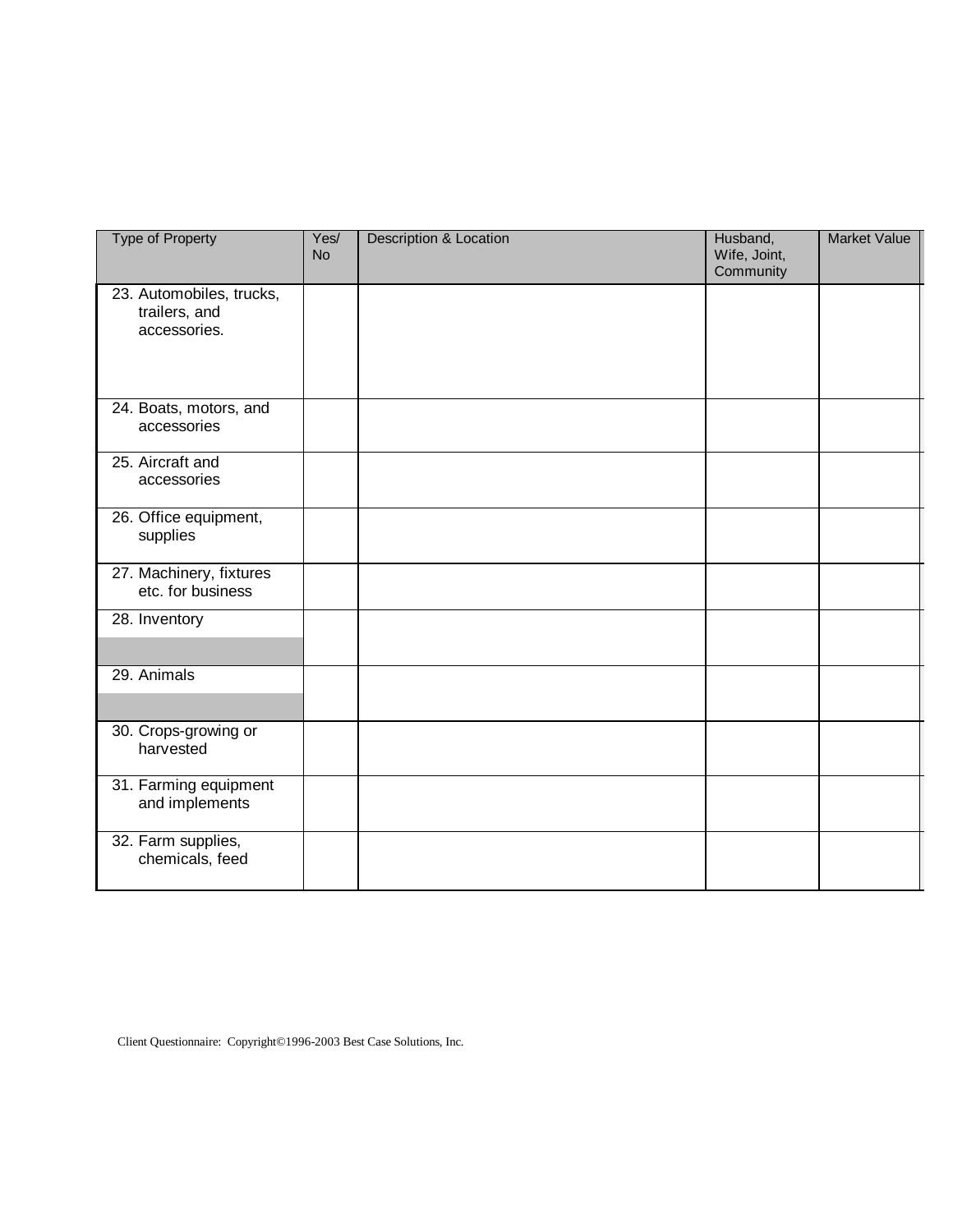| <b>Type of Property</b>                                   | Yes/<br><b>No</b> | <b>Description &amp; Location</b> | Husband,<br>Wife, Joint,<br>Community | Market Value |
|-----------------------------------------------------------|-------------------|-----------------------------------|---------------------------------------|--------------|
| 33. Other personal<br>property of any kind<br>not listed. |                   |                                   |                                       |              |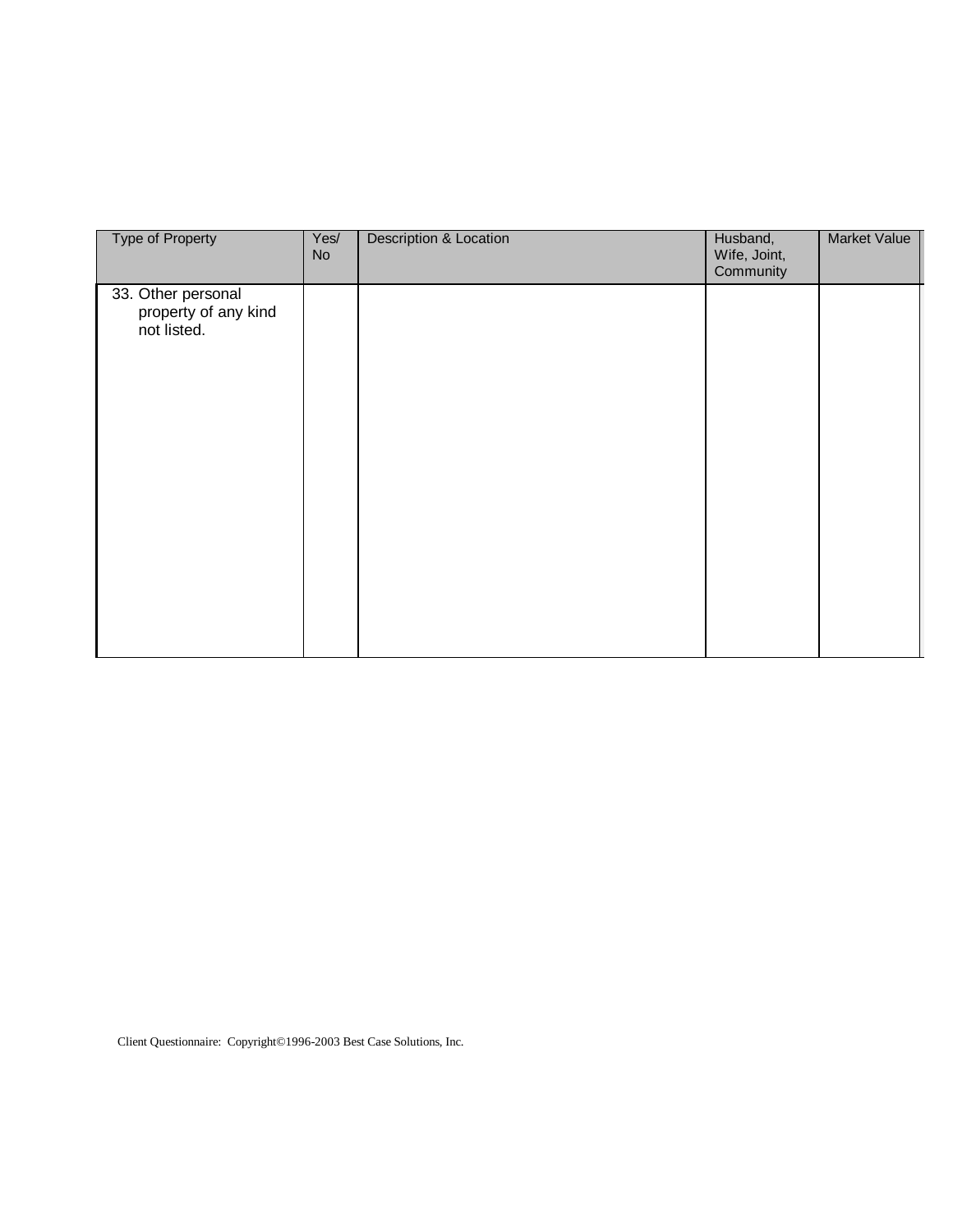# **Section 3 ? Debts**

List below all debts that you owe, or that creditors claim that you owe.

| Type of Debt             | 1. Creditor Name and Address<br>2. Account Number, if any<br>3. Date/range of dates when debt was<br>incurred<br>4. Contact person's name and address, if<br>different | Amount<br>owed | Name and address of codebtor, if any<br>What is debt for?<br>Is debt secured by any property? | Do you<br>dispute<br>the<br>debt? |
|--------------------------|------------------------------------------------------------------------------------------------------------------------------------------------------------------------|----------------|-----------------------------------------------------------------------------------------------|-----------------------------------|
|                          |                                                                                                                                                                        |                |                                                                                               |                                   |
| Home loans/<br>mortgages |                                                                                                                                                                        |                |                                                                                               |                                   |
| Car Ioans                |                                                                                                                                                                        |                |                                                                                               |                                   |
| Other bank<br>loans      |                                                                                                                                                                        |                |                                                                                               |                                   |
| Personal<br>loans        |                                                                                                                                                                        |                |                                                                                               |                                   |
| Student Ioans            |                                                                                                                                                                        |                |                                                                                               |                                   |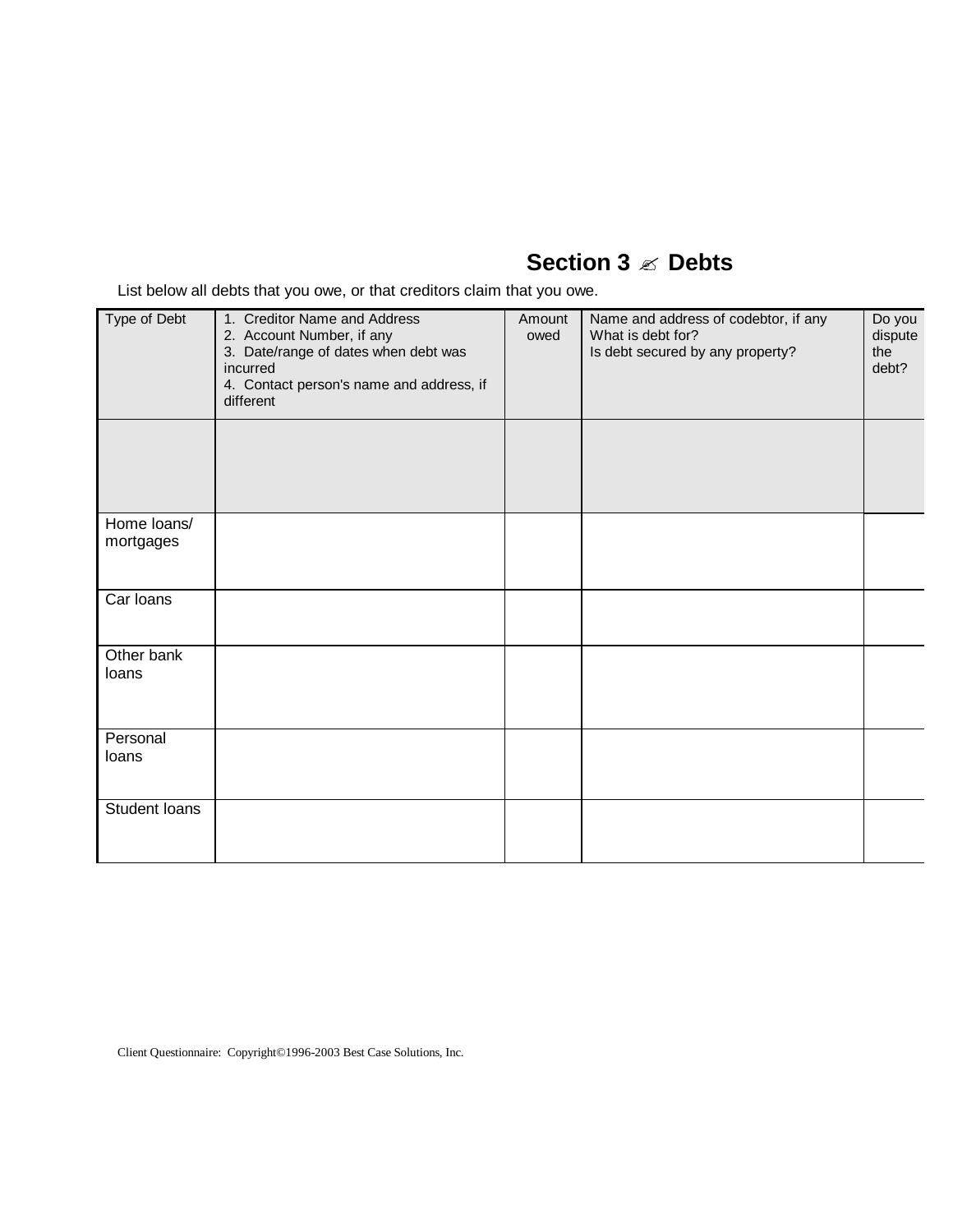| Type of Debt                                                                                                        | 1. Creditor Name and Address<br>2. Account Number, if any<br>3. Date/range of dates when debt was<br>incurred<br>4. Contact person's name and address, if<br>different | Amount<br>owed | Name and address of codebtor, if any<br>What is debt for?<br>Is debt secured by any property? | Do you<br>dispute<br>the<br>debt? |
|---------------------------------------------------------------------------------------------------------------------|------------------------------------------------------------------------------------------------------------------------------------------------------------------------|----------------|-----------------------------------------------------------------------------------------------|-----------------------------------|
|                                                                                                                     |                                                                                                                                                                        |                |                                                                                               |                                   |
| Major credit<br>card debts<br>(Visa, Am Ex,<br>Mastercard,<br>Discover) -<br>continue on next<br>page, if necessary |                                                                                                                                                                        |                |                                                                                               |                                   |
| <b>Unpaid credit</b><br>cards, (Visa,<br>Am Ex,<br>Mastercard,<br>Discover)<br>continued                            |                                                                                                                                                                        |                |                                                                                               |                                   |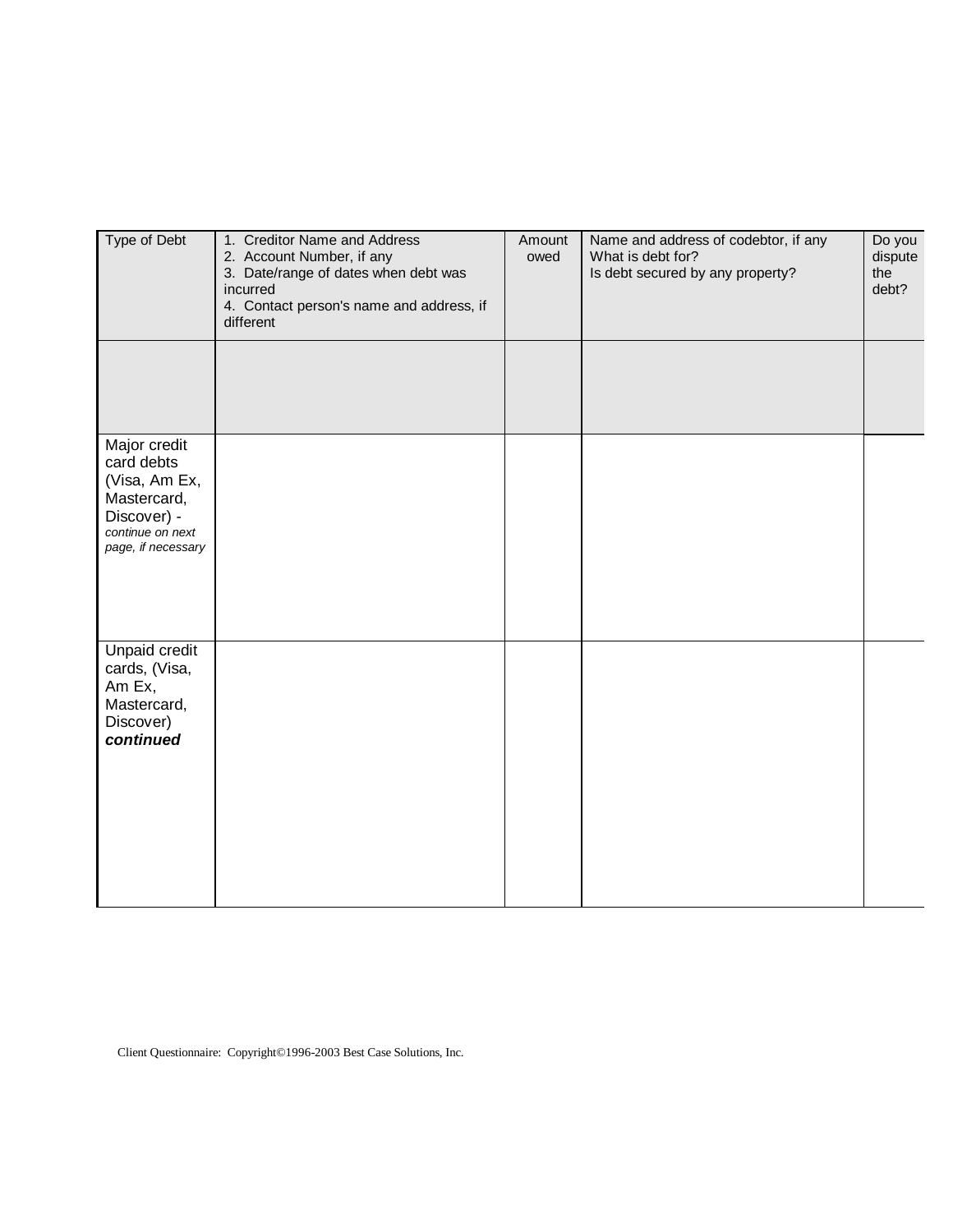| Type of Debt                                                          | 1. Creditor Name and Address<br>2. Account Number, if any<br>3. Date/range of dates when debt was<br>incurred<br>4. Contact person's name and address, if<br>different | Amount<br>owed | Name and address of codebtor, if any<br>What is debt for?<br>Is debt secured by any property? | Do you<br>dispute<br>the<br>debt? |
|-----------------------------------------------------------------------|------------------------------------------------------------------------------------------------------------------------------------------------------------------------|----------------|-----------------------------------------------------------------------------------------------|-----------------------------------|
|                                                                       |                                                                                                                                                                        |                |                                                                                               |                                   |
| Department<br>store credit<br>card debts                              |                                                                                                                                                                        |                |                                                                                               |                                   |
| Other credit<br>card debts<br>(Gas cards,<br>phone cards,<br>$etc.$ ) |                                                                                                                                                                        |                |                                                                                               |                                   |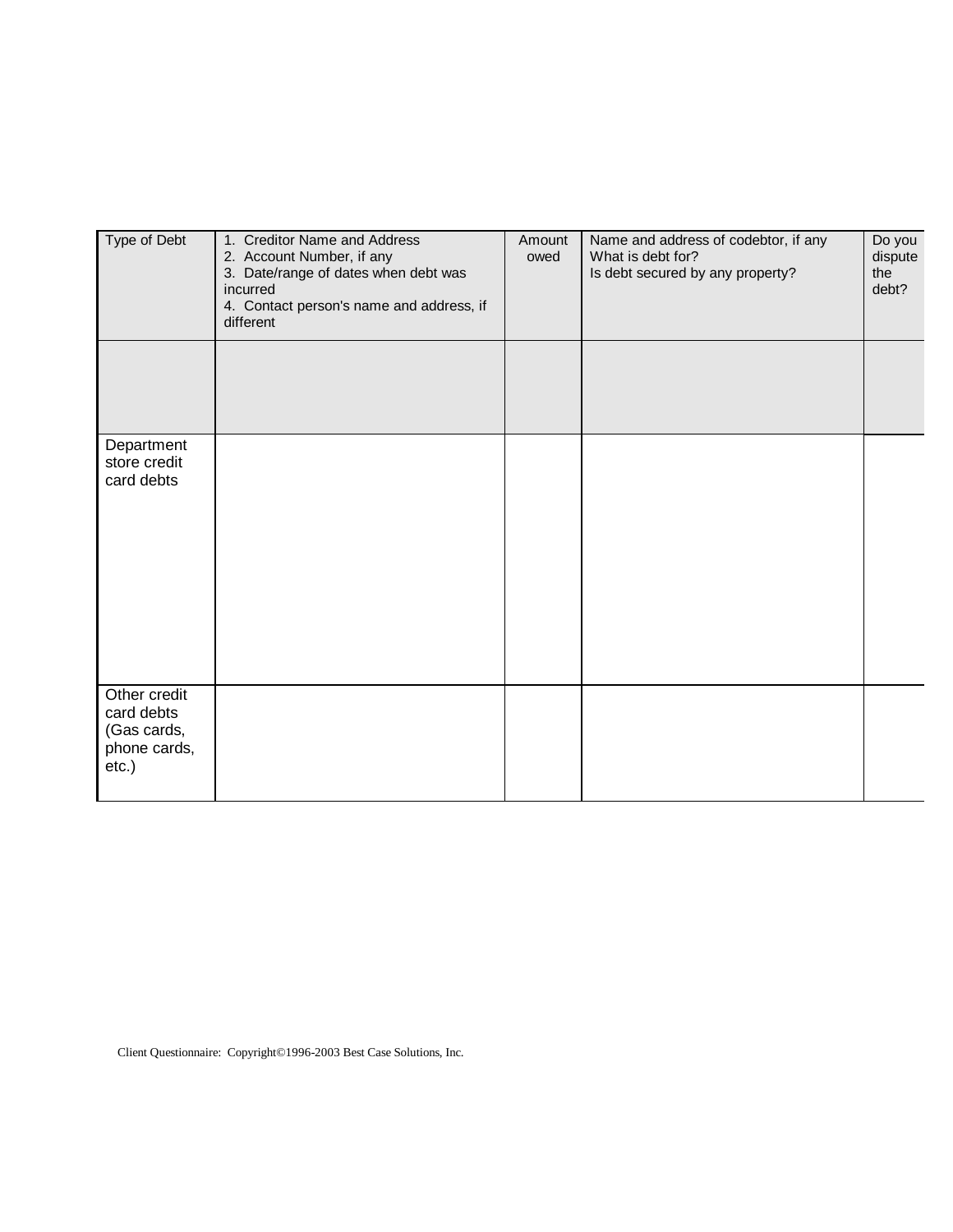| Type of Debt            | 1. Creditor Name and Address<br>2. Account Number, if any<br>3. Date/range of dates when debt was<br>incurred<br>4. Contact person's name and address, if<br>different | Amount<br>owed | Name and address of codebtor, if any<br>What is debt for?<br>Is debt secured by any property? | Do you<br>dispute<br>the<br>debt? |
|-------------------------|------------------------------------------------------------------------------------------------------------------------------------------------------------------------|----------------|-----------------------------------------------------------------------------------------------|-----------------------------------|
|                         |                                                                                                                                                                        |                |                                                                                               |                                   |
| Unpaid<br>medical bills |                                                                                                                                                                        |                |                                                                                               |                                   |
| Unpaid utility<br>bills |                                                                                                                                                                        |                |                                                                                               |                                   |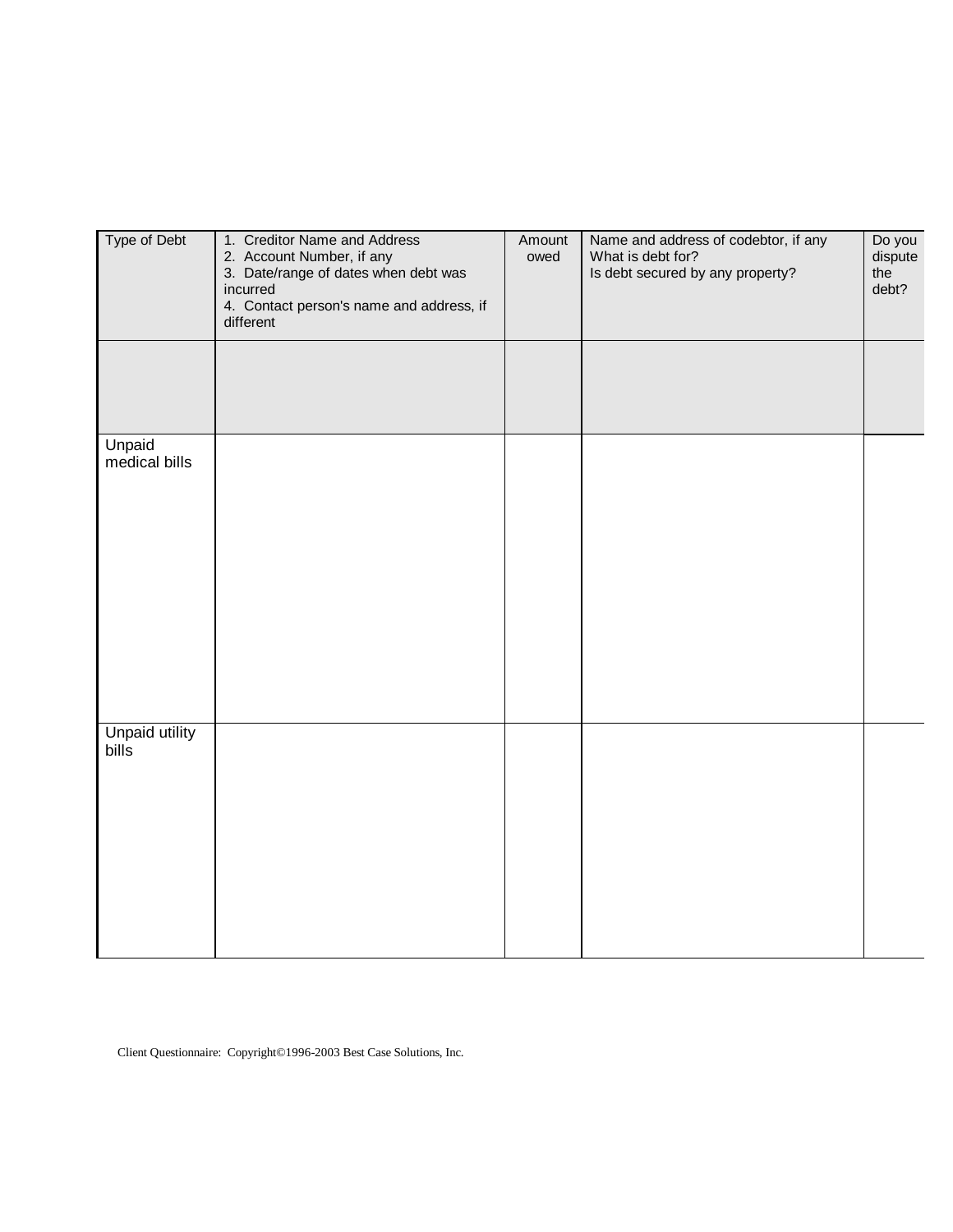| Type of Debt                          | 1. Creditor Name and Address<br>2. Account Number, if any<br>3. Date/range of dates when debt was<br>incurred<br>4. Contact person's name and address, if<br>different | Amount<br>owed | Name and address of codebtor, if any<br>What is debt for?<br>Is debt secured by any property? | Do you<br>dispute<br>the<br>debt? |
|---------------------------------------|------------------------------------------------------------------------------------------------------------------------------------------------------------------------|----------------|-----------------------------------------------------------------------------------------------|-----------------------------------|
|                                       |                                                                                                                                                                        |                |                                                                                               |                                   |
| Unpaid rent                           |                                                                                                                                                                        |                |                                                                                               |                                   |
| <b>Unpaid taxes</b>                   |                                                                                                                                                                        |                |                                                                                               |                                   |
| Unpaid<br>alimony or<br>child support |                                                                                                                                                                        |                |                                                                                               |                                   |
| Unpaid<br>service fees                |                                                                                                                                                                        |                |                                                                                               |                                   |
| All other<br>unpaid<br>debts/bills    |                                                                                                                                                                        |                |                                                                                               |                                   |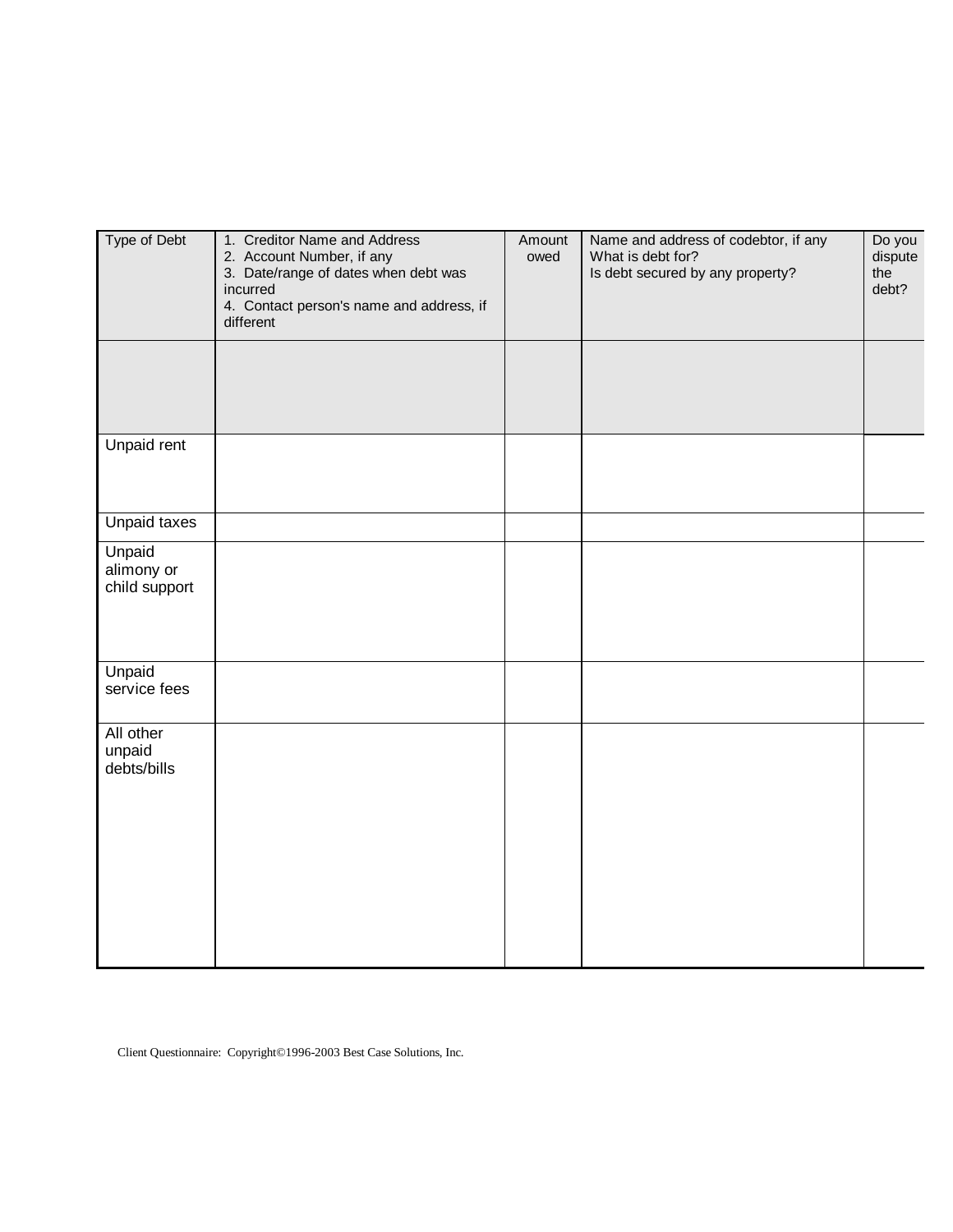# **Section 4**  $\ll$  **Unexpired Leases and Contracts (Schedule**

List below any leases or contracts that are still current that you are a party to. Include residential, car and business le contracts.

| Nature and Description of Contract | Name and Address of Other Party or Parties |
|------------------------------------|--------------------------------------------|
|                                    |                                            |
|                                    |                                            |
|                                    |                                            |
|                                    |                                            |
|                                    |                                            |
|                                    |                                            |
|                                    |                                            |
|                                    |                                            |
|                                    |                                            |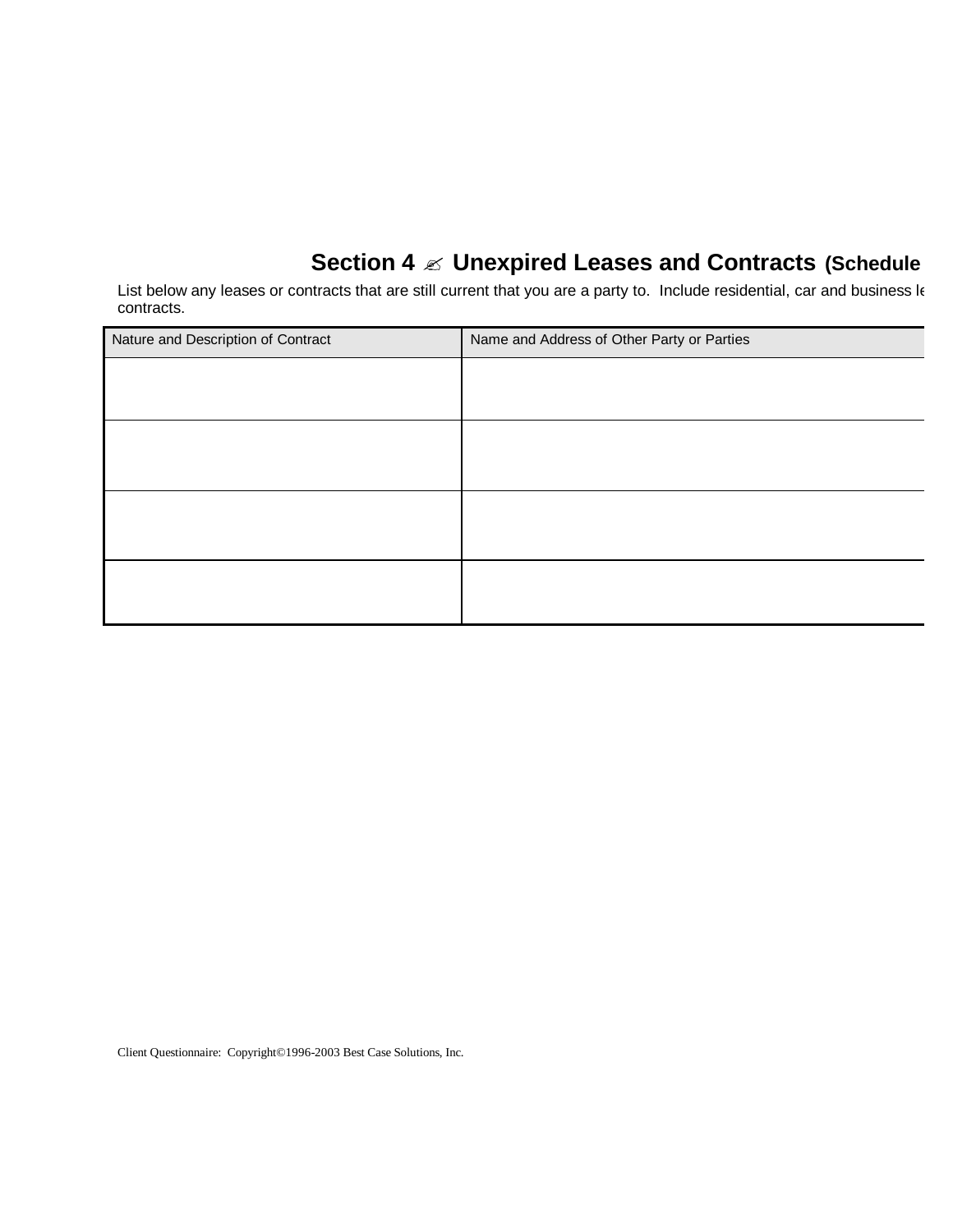|  |  |  | Section 5 $\mathbb Z$ Current Income |  |
|--|--|--|--------------------------------------|--|
|--|--|--|--------------------------------------|--|

|    | <b>Marital Status:</b><br>$\mathscr{\mathscr{A}}$ Married<br>$\mathscr{\mathscr{E}}$ Single<br><b><i>i</i></b> Divorced<br>$\mathscr{A}$ Separated<br><b>E</b> Widowed                                                                                                                | List all dependents of you and your spouse, their ages, and their relationship to you:                                                                                                             |
|----|---------------------------------------------------------------------------------------------------------------------------------------------------------------------------------------------------------------------------------------------------------------------------------------|----------------------------------------------------------------------------------------------------------------------------------------------------------------------------------------------------|
|    | Name                                                                                                                                                                                                                                                                                  | Relationship<br>Age                                                                                                                                                                                |
|    | <b>Part A. Debtor's Income</b>                                                                                                                                                                                                                                                        | Part B. Joint Debtor's Income                                                                                                                                                                      |
|    | 1 What is your occupation?                                                                                                                                                                                                                                                            | 1. What is your spouse's occupation?                                                                                                                                                               |
|    | 2 Name and address of your employer:                                                                                                                                                                                                                                                  | 2. Name and address of your spouse's employer:                                                                                                                                                     |
|    | 3 How long have you been employed there?_____                                                                                                                                                                                                                                         | <u> 1989 - Johann John Stone, mars eta bat eta bat eta bat eta bat eta bat eta bat eta bat eta bat eta bat eta b</u>                                                                               |
|    | 4 What is the gross amount of your paycheck, before<br>taxes, other deductions are taken out? \$                                                                                                                                                                                      | 4. What is the gross amount of your spouse's paycheck,<br>before taxes/other deductions? \$                                                                                                        |
|    | 5 How often do you get paid? $\&$ once a week<br>B.<br>$\mathscr{\mathscr{A}}$ every two weeks $\mathscr{\mathscr{A}}$ twice a month<br><b>Ex once a month</b> Ex other <u>Executive Contract</u>                                                                                     | $\mathscr{L}$ every two weeks $\mathscr{L}$ twice a month $\mathscr{L}$ once a month                                                                                                               |
|    | 6 Do you receive overtime pay outside of your salary?<br>If so, how much per month? $\frac{1}{2}$                                                                                                                                                                                     | 6. Does your spouse receive overtime pay outside of your<br>salary? How much per month? \$                                                                                                         |
|    | 7 How much is taken out of each paycheck for taxes<br>and social security? \$                                                                                                                                                                                                         | 7. How much is taken out of each paycheck for taxes and                                                                                                                                            |
|    | 8 How much is taken out for insurance? \$                                                                                                                                                                                                                                             | 8. How much is taken out for insurance? \$                                                                                                                                                         |
|    | 9 How much for union dues? \$                                                                                                                                                                                                                                                         | 9. How much for union dues? \$                                                                                                                                                                     |
|    | 10. Are there other deductions? If so, what are they<br>and how much? The contract of the contract of the contract of the contract of the contract of the contract of the contract of the contract of the contract of the contract of the contract of the contract of the contract of | 10. Are there other deductions? If so, what are they and how                                                                                                                                       |
| a) | Do you receive<br>income from business operations outside of your<br>regular paycheck listed above? If so, what is the<br>business and how much do you receive per                                                                                                                    | Does your spouse receive<br>income from business operations outside of the regular<br>a)<br>paycheck listed above? If so, what is the business and<br>how much does your spouse receive per month? |
| b) | month?<br>income from real estate property? If so, how                                                                                                                                                                                                                                | income from real estate property? If so, how much per<br>b)                                                                                                                                        |
| C) | interest or dividends? If so, how much per month?                                                                                                                                                                                                                                     | interest or dividends? If so, how much per month?<br>l <i></i> ⊠<br>C)<br>⊗Yes \$                                                                                                                  |
| d) | ⊗No ⊗Yes \$∠<br>alimony or family support payments for your use or<br>for the care of your dependents? If so, how much                                                                                                                                                                | alimony or family support payments for spouse's use or for<br>d)                                                                                                                                   |
| e) | social security or other forms of monetary<br>government assistance? <i>≤</i> No <i>≤</i> Yes \$___                                                                                                                                                                                   | social security or other forms of monetary government<br>e)<br>assistance? <i>≤</i> No <i>≤</i> Yes \$                                                                                             |
| f) | retirement or pension money? <i>«</i> No <i>«</i> Yes\$                                                                                                                                                                                                                               | retirement or pension money? <i>≤</i> No <i>≤</i> Yes\$<br>f)                                                                                                                                      |
|    |                                                                                                                                                                                                                                                                                       | Does your spouse have any other income not listed?                                                                                                                                                 |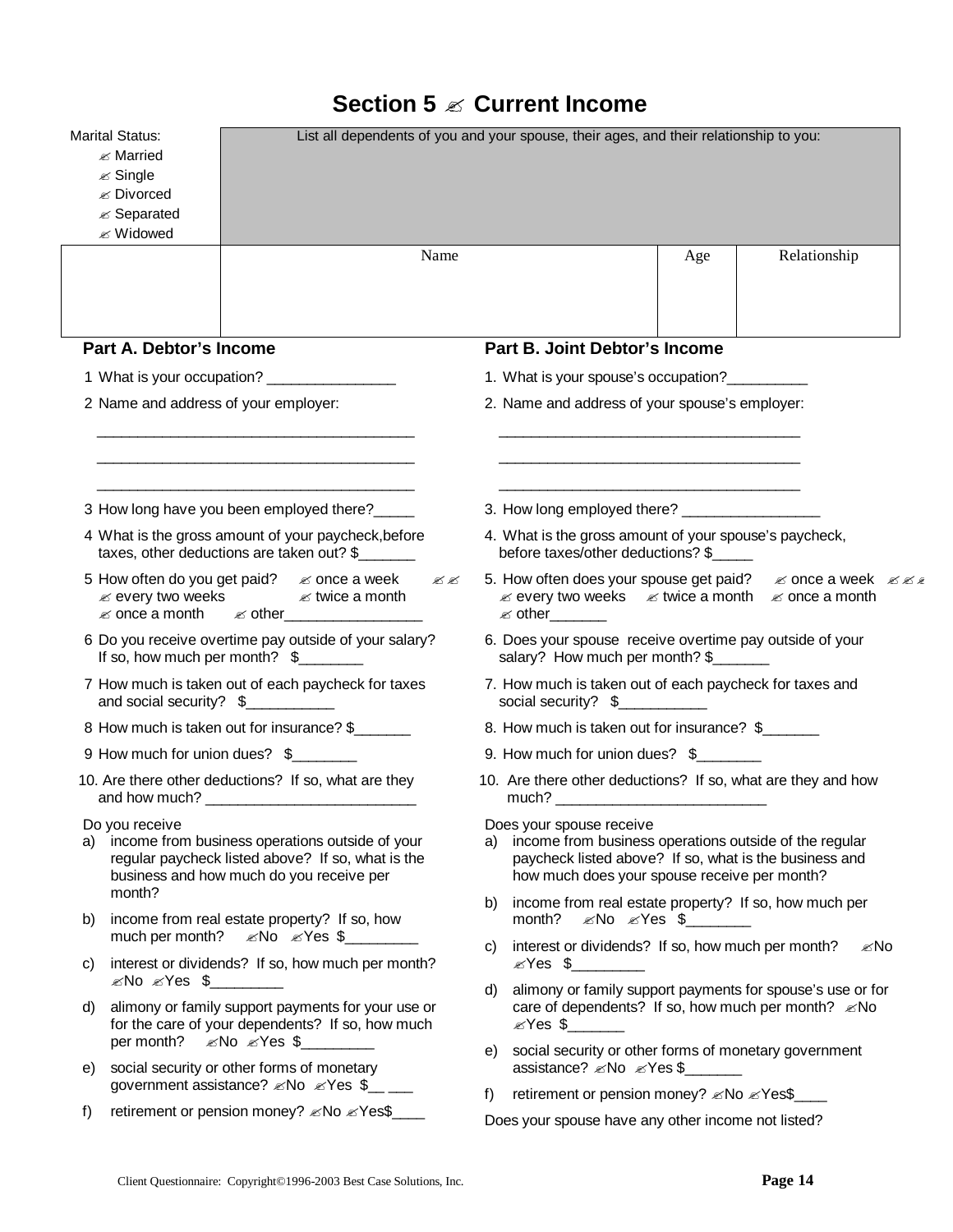Do you have any other sources of income not listed?

Are you or your spouse expecting any increase or decrease in salary of more than 10% next year? If so, explain.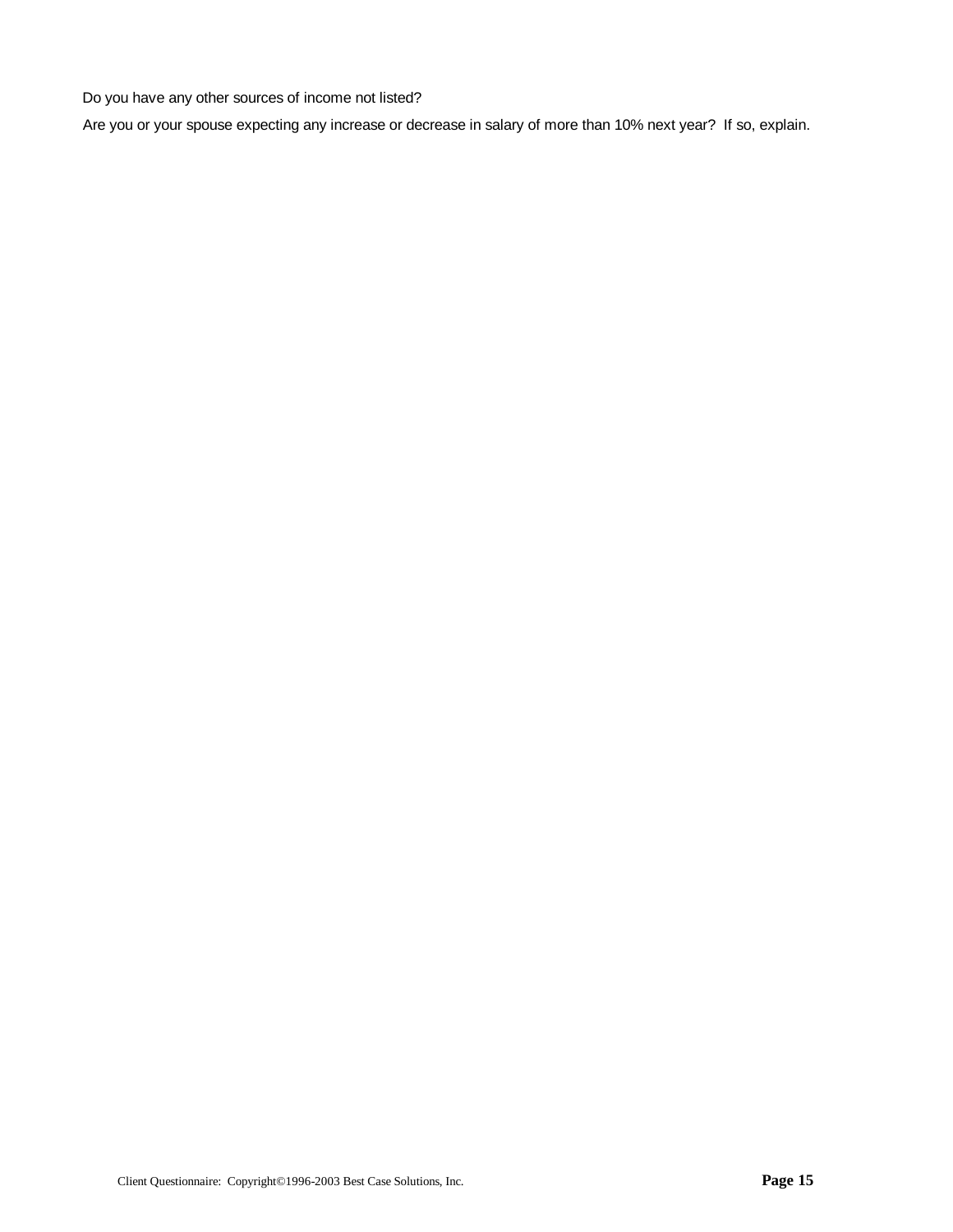### **Section 6 ? Current Expenses**

Do you and your spouse maintain separate households?  $\ll$  No  $\ll$  Yes. If so, fill one page out for your household and another for your spouse's.

The following questions ask for your expenses each month. If you are unsure of the amount you pay each month, but know the amount for a different period (per week, per day, every 2 months, etc.,), write in the amount and the frequency that you pay the amount.

#### **Indicate how much you pay for each item each month…**

| 1. your rent or your home mortgage<br>Does that amount include real estate taxes? $\mathscr{\mathscr{E}}$ No $\mathscr{\mathscr{E}}$ Yes<br>Does it include property insurance? $\mathcal{Z}$ No $\mathcal{Z}$ Yes | \$                                                                                                                                                                                                                                                                                                                                                  |
|--------------------------------------------------------------------------------------------------------------------------------------------------------------------------------------------------------------------|-----------------------------------------------------------------------------------------------------------------------------------------------------------------------------------------------------------------------------------------------------------------------------------------------------------------------------------------------------|
| 2. electricity and heating                                                                                                                                                                                         | $\frac{1}{2}$                                                                                                                                                                                                                                                                                                                                       |
| 3. water and sewage                                                                                                                                                                                                | $\frac{1}{2}$                                                                                                                                                                                                                                                                                                                                       |
| 4. telephone service/long distance                                                                                                                                                                                 | $\frac{1}{2}$                                                                                                                                                                                                                                                                                                                                       |
| 5. Do you have any other utility bills? If so, what, and how much per month?                                                                                                                                       |                                                                                                                                                                                                                                                                                                                                                     |
|                                                                                                                                                                                                                    |                                                                                                                                                                                                                                                                                                                                                     |
|                                                                                                                                                                                                                    | $\frac{1}{2}$ $\frac{1}{2}$ $\frac{1}{2}$ $\frac{1}{2}$ $\frac{1}{2}$ $\frac{1}{2}$ $\frac{1}{2}$ $\frac{1}{2}$ $\frac{1}{2}$ $\frac{1}{2}$ $\frac{1}{2}$ $\frac{1}{2}$ $\frac{1}{2}$ $\frac{1}{2}$ $\frac{1}{2}$ $\frac{1}{2}$ $\frac{1}{2}$ $\frac{1}{2}$ $\frac{1}{2}$ $\frac{1}{2}$ $\frac{1}{2}$ $\frac{1}{2}$                                 |
| 6. home maintenance, including repairs and general upkeep                                                                                                                                                          | $\frac{1}{2}$                                                                                                                                                                                                                                                                                                                                       |
| 7. food                                                                                                                                                                                                            | $\frac{1}{2}$                                                                                                                                                                                                                                                                                                                                       |
| 8. clothing                                                                                                                                                                                                        | $\frac{1}{2}$                                                                                                                                                                                                                                                                                                                                       |
| 9. laundry and dry cleaning                                                                                                                                                                                        | $\frac{1}{2}$                                                                                                                                                                                                                                                                                                                                       |
| 10. medical and dental expenses                                                                                                                                                                                    | $\frac{1}{2}$                                                                                                                                                                                                                                                                                                                                       |
| 11.transportation (not including car payments)                                                                                                                                                                     | $\frac{1}{2}$                                                                                                                                                                                                                                                                                                                                       |
| 12. entertainment, recreation, newspapers, magazines                                                                                                                                                               | $\frac{1}{2}$                                                                                                                                                                                                                                                                                                                                       |
| 13. charitable contributions                                                                                                                                                                                       | $\frac{1}{2}$                                                                                                                                                                                                                                                                                                                                       |
| 14. insurance not deducted from paycheck                                                                                                                                                                           |                                                                                                                                                                                                                                                                                                                                                     |
| homeowner's or renter's insurance<br>a)                                                                                                                                                                            | $\frac{1}{2}$                                                                                                                                                                                                                                                                                                                                       |
| b)<br>life insurance                                                                                                                                                                                               | $\frac{1}{2}$                                                                                                                                                                                                                                                                                                                                       |
| health insurance<br>c)                                                                                                                                                                                             | $\frac{1}{2}$                                                                                                                                                                                                                                                                                                                                       |
| auto insurance<br>d)                                                                                                                                                                                               | $\frac{1}{2}$                                                                                                                                                                                                                                                                                                                                       |
|                                                                                                                                                                                                                    | $\frac{1}{2}$                                                                                                                                                                                                                                                                                                                                       |
| 15. taxes not deducted from paycheck                                                                                                                                                                               | \$<br><u> 1989 - Johann Barn, fransk politik (d. 1989)</u>                                                                                                                                                                                                                                                                                          |
| 16. installment payments for car, furniture, etc. (Specify)                                                                                                                                                        | $\begin{picture}(20,10) \put(0,0){\line(1,0){10}} \put(15,0){\line(1,0){10}} \put(15,0){\line(1,0){10}} \put(15,0){\line(1,0){10}} \put(15,0){\line(1,0){10}} \put(15,0){\line(1,0){10}} \put(15,0){\line(1,0){10}} \put(15,0){\line(1,0){10}} \put(15,0){\line(1,0){10}} \put(15,0){\line(1,0){10}} \put(15,0){\line(1,0){10}} \put(15,0){\line(1$ |
|                                                                                                                                                                                                                    | $\frac{1}{2}$                                                                                                                                                                                                                                                                                                                                       |
| 17.alimony, maintenance, support paid to others                                                                                                                                                                    | $\frac{1}{2}$                                                                                                                                                                                                                                                                                                                                       |
| 18. payments for support of dependents not living at home                                                                                                                                                          | $\frac{1}{2}$                                                                                                                                                                                                                                                                                                                                       |
| 19. expenses from operation of business                                                                                                                                                                            | $$$ $$$                                                                                                                                                                                                                                                                                                                                             |
|                                                                                                                                                                                                                    | $\frac{1}{2}$                                                                                                                                                                                                                                                                                                                                       |
|                                                                                                                                                                                                                    | \$                                                                                                                                                                                                                                                                                                                                                  |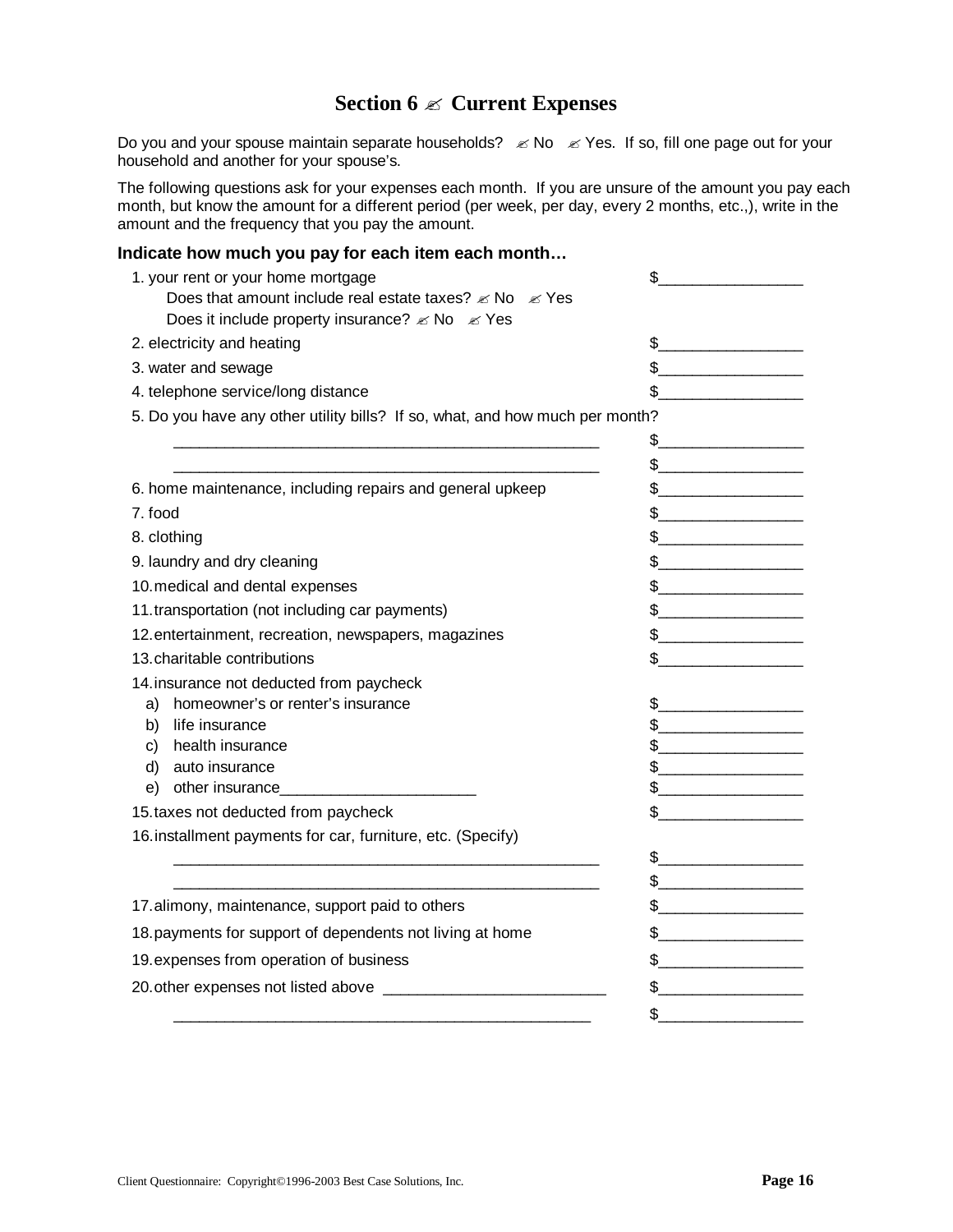## **Section 7 ? Statement of Financial Affairs**

If you are filing jointly with your spouse, include information about both you and your spouse. If you are filing under chapter 12 or 13, and you are married and not separated, you must provide information about your spouse even if you are not filing jointly.

If you have no information to report for a question, check the "NONE" box.

1 Income from employment or operation of business

State your gross income from employment or operation of a business: If you have not received an income from employment during the **two years** immediately preceding this calendar year, check this box:

- $\mathscr{\mathscr{E}}$  NONE Period **6 Amount 5 Amount** Source **Source Husband/Wife** January 1 of this year through date of commencement of case Last year, (January 1 - December 31) The year before last, (January 1 - December 31) 1 Income other than from employment or operation of business State the amount of income received other than from employment or operation of business during the **two years** immediately preceding the commencement of this case:
	- $\mathscr{\mathscr{E}}$  NONE Period **6 Amount 1999** SAmount 1999 Source **Husband/Wife** During the last year Year before last

#### 3. Payments to creditors

a. List all payments on loans, installment purchases of goods or services, and other debts, aggregating more than \$600 to any creditor made within **90 days** immediately preceding the commencement of this case.

 $\mathscr{\mathscr{E}}$  NONE

| Name and Address of Creditor | Dates of Payments | Amount paid | Amount still owed |
|------------------------------|-------------------|-------------|-------------------|
|------------------------------|-------------------|-------------|-------------------|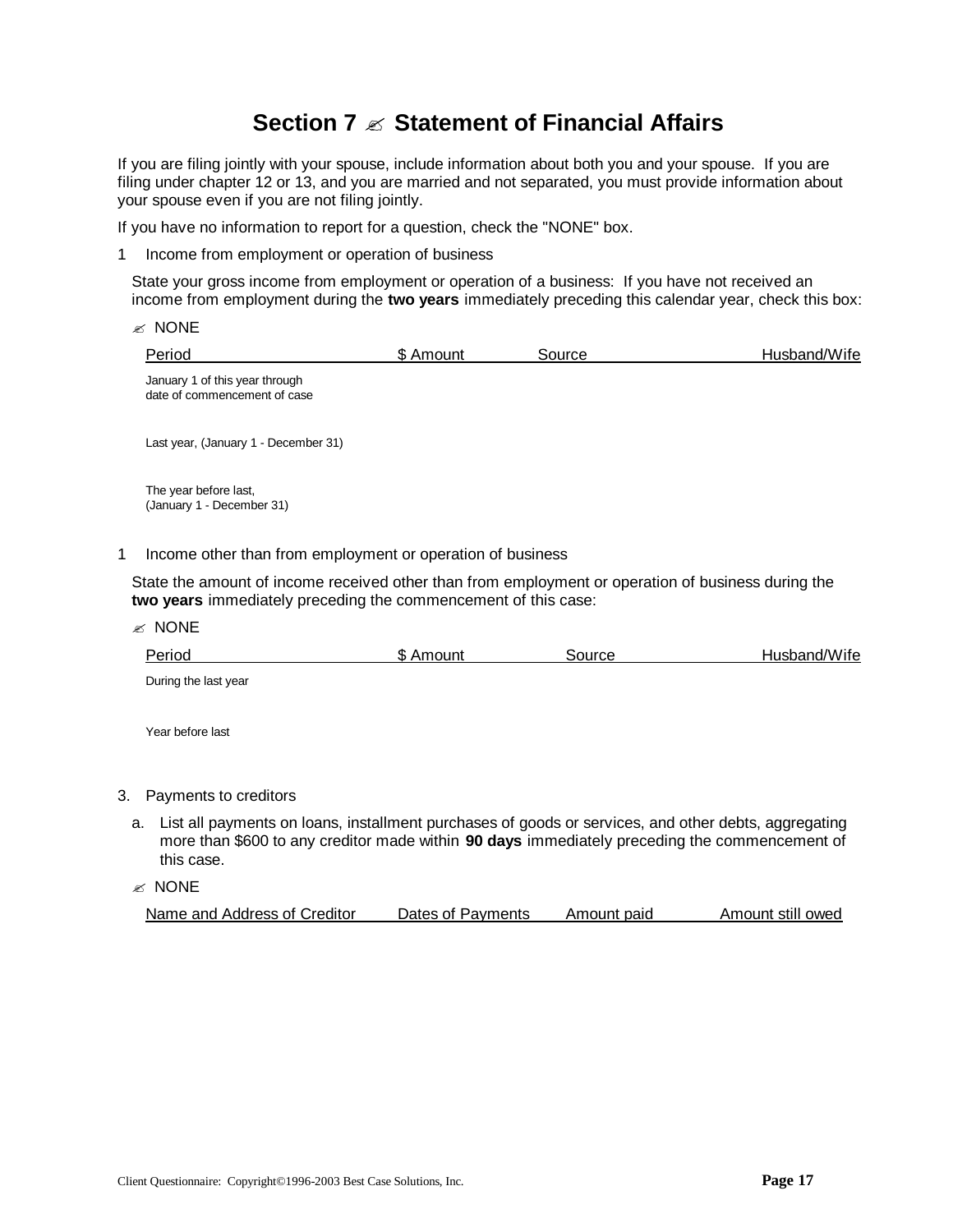- b. List all payments made within **one year** immediately preceding the commencement of this case to creditors who were "insiders". ("Insiders" include your relatives, your business partners and their relatives, your corporations, or your affiliates.)
- $\mathscr{\mathscr{E}}$  NONE

| Name and Address of Creditor |                   |             |                          |
|------------------------------|-------------------|-------------|--------------------------|
| and Relationship to You      | Dates of Payments | Amount Paid | <b>Amount Still Owed</b> |

- 4. Suits, executions, garnishments and attachments
- a. List all suits and administrative proceedings to which you are or were a party within **one year** preceding the filing of this case.

#### $\mathcal Z$  NONE

| Caption of Suit |                      | Court or Agency | Status or          |
|-----------------|----------------------|-----------------|--------------------|
| and Case Number | Nature of Proceeding | and Location    | <b>Disposition</b> |

b. Describe all property that has been garnished, seized, or attached under any legal or equitable process within **one year** immediately preceding the commencement of this case.

 $\mathscr{\mathscr{E}}$  NONE

| Name and Address of Person/Company          |                 | Description           |
|---------------------------------------------|-----------------|-----------------------|
| for Whom the Property Was Seized (Creditor) | Date of Seizure | and Value of Property |

#### 5. Repossessions, foreclosures, and returns

List all property that has been repossessed by a creditor, sold at a foreclosure sale, transferred through a deed in lieu of foreclosure, or returned to the seller, within **one year** immediately preceding the commencement of this case.

#### $\mathscr{\mathscr{E}}$  NONE

|                              | Date of Repossession,           | Description           |
|------------------------------|---------------------------------|-----------------------|
| Name and Address of Creditor | Foreclosure. Transfer or Return | and Value of Property |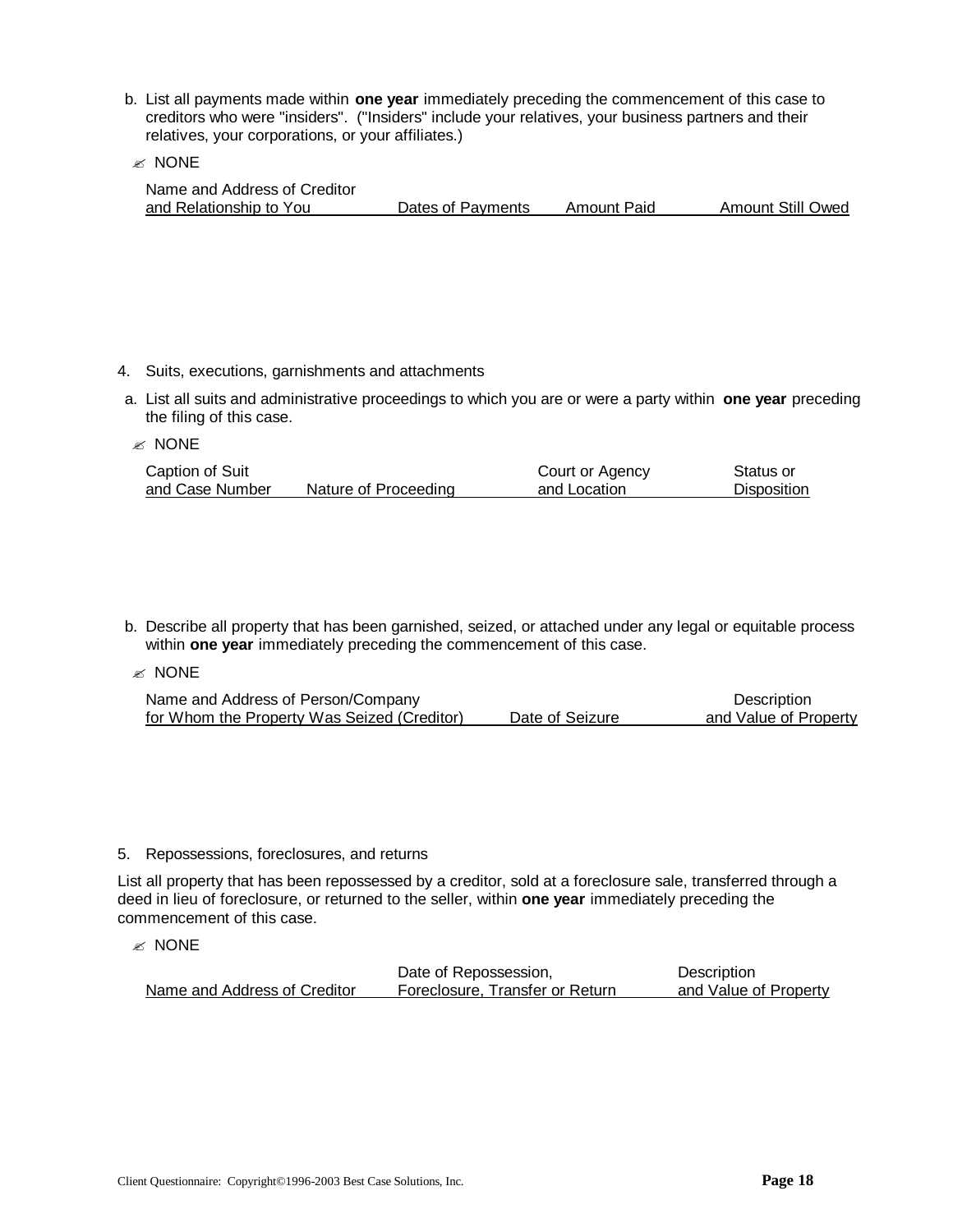- 6. Assignments and receiverships
- a. Describe any assignment of property for the benefit of creditors made within **120 days** immediately preceding the commencement of this case.
- $\mathscr{\mathscr{A}}$  NONE

Name and Address of Assignee Date of Assignment Terms of Assignment/Settlement

b. List all property which has been in the hands of a custodian, receiver, or court-appointed official within one year immediately preceding the commencement of this case.

 $\approx$  NONE

| Name and Address | Name and location of Court, | Date of | Description and Value |
|------------------|-----------------------------|---------|-----------------------|
| of Custodian     | Case Title and Number       | Order   | of Property           |

#### 7. Gifts

List all gifts or charitable contributions made within **one year** immediately preceding the commencement of this case except ordinary and usual gifts to family members aggregating less than \$200 in value per individual family member and charitable contributions aggregating less than \$100 per recipient.

#### $\mathscr{L}$  NONE

| Name and Address |                             | Date    | Description       |
|------------------|-----------------------------|---------|-------------------|
| of Recipient     | Relationship to You, if Any | of Gift | and Value of Gift |

#### 8. Losses

List all losses from fire, theft, gambling or other casualty within **one year** immediately preceding the commencement of this case **or since the commencement of this case**.

#### $\mathscr{\mathscr{C}}$  NONE

| Description and Value | Description of Circumstances and    |              |
|-----------------------|-------------------------------------|--------------|
| of Property           | Amount Covered by Insurance, if Any | Date of Loss |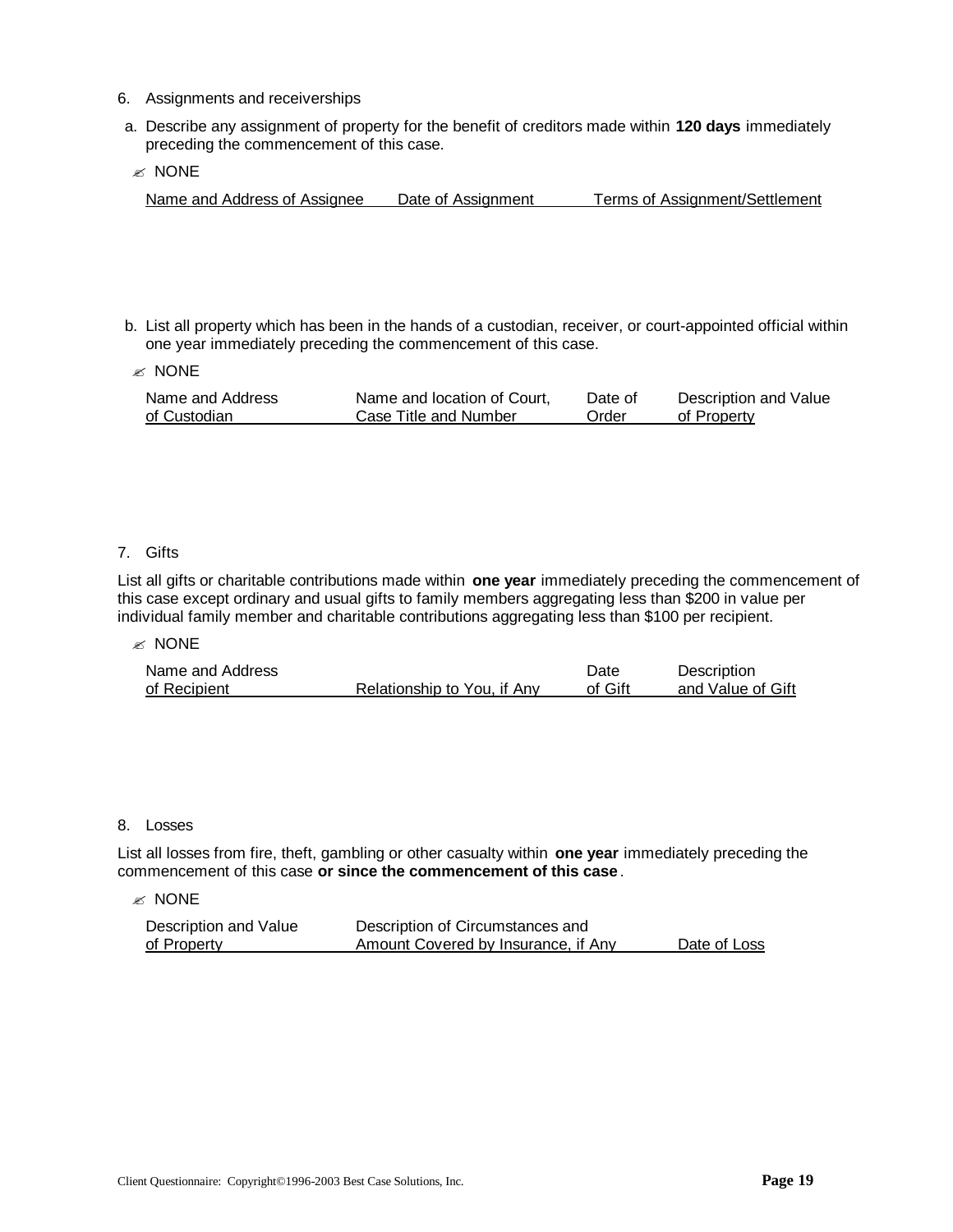9. Payments related to debt counseling or bankruptcy

List all payments made or property transferred by or on behalf of the debtor to any persons, including attorneys, for consultation concerning debt consultation, relief under the bankruptcy law or preparation of the petition in bankruptcy within **one year** immediately preceding the commencement of the case.

 $\mathscr{\mathscr{C}}$  NONE

| Name and Address | Date of | Name of Person       | Amount of Money/ Description |
|------------------|---------|----------------------|------------------------------|
| of Payee         | Pavment | Who Paid, if Not You | and Value of Property        |

#### 10. Other transfers, (including sale of your property)

List all other property, other than property transferred in your ordinary course of business or financial affairs, transferred either absolutely or as a security within **one year** immediately preceding the commencement of this case.

 $\mathscr{\mathscr{E}}$  NONE

| Name and Address of Transferee |                  | Description of Property               |
|--------------------------------|------------------|---------------------------------------|
| and Relationship to you        | Date of Transfer | <b>Transferred and Value Received</b> |

#### 11. Closed financial accounts

List all financial accounts and instruments held in your name or for your benefit which were closed, sold, or otherwise transferred within **one year** immediately preceding the commencement of this case.

 $\mathscr{\mathscr{A}}$  NONE

| Name and Address | Type and Number of      | Amount and Date    |
|------------------|-------------------------|--------------------|
| of Institution   | Account & Final Balance | of Sale or Closing |

#### 12. Safe deposit boxes

List each safe deposit or other box or depository in which you have or have had securities, cash, or other valuables within **one year** immediately preceding commencement of this case.

 $\mathscr{\mathscr{A}}$  NONE

| Name and Address of      | Name and Address of Those                    | <b>Description</b> | Date of          |
|--------------------------|----------------------------------------------|--------------------|------------------|
| Bank or Other Depository | With Access to Box or Depository of Contents |                    | Transfer, if Anv |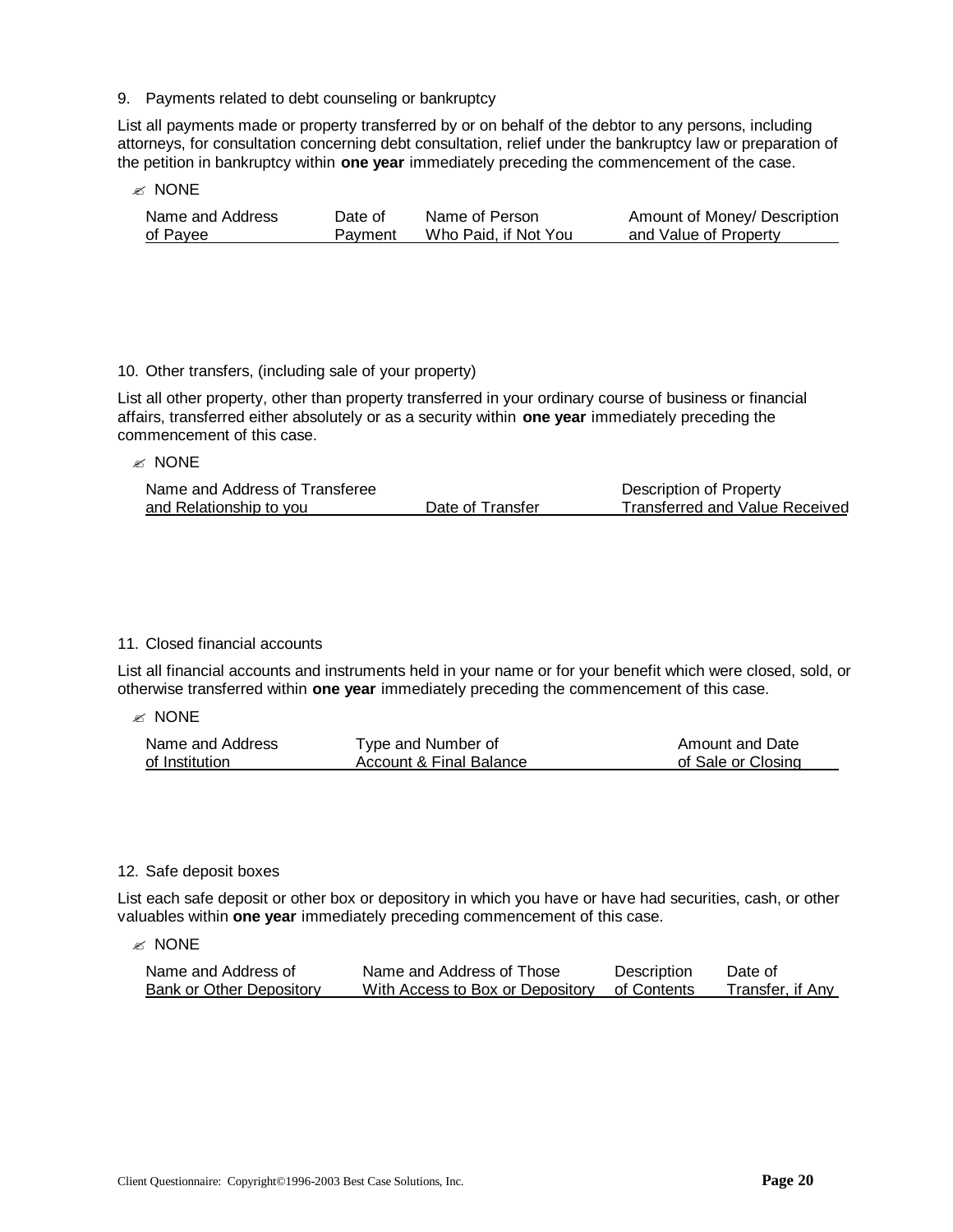13. Setoffs

List all setoffs made by any creditor, including a bank, against a debt or deposit of yours within **90 days** preceding the commencement of this case.

 $\mathscr{\mathscr{E}}$  NONE

| Name and Address of Creditor | Date of Setoff | Amount of Setoff |
|------------------------------|----------------|------------------|
|                              |                |                  |

#### 14. Property held for another person

List all property that you hold or control that is owned by another person.

 $\mathscr{\mathscr{E}}$  NONE

Name and Address of Owner Description and Value of Property Location of Property

#### 15. Prior address of debtor

If you have moved within the two years immediately preceding the commencement of this case, list all residences during the last two years, excluding your present address.

 $\mathscr{\mathscr{E}}$  NONE

Address The Time Address The Time Address Cocupancy

#### 16. Spouses and Former Spouses

If you reside or resided in a community property state, commonwealth, or territory (including Alaska, Arizona, California, Idaho, Louisiana, Nevada, New Mexico, Puerto Rico, Texas, Washington, or Wisconsin) within the **six-year period** immediately preceding the commencement of the case, identify the name of your spouse and of any former spouse who resides or resided with you in the community property state.

 $\mathscr{\mathscr{E}}$  NONE

Name

17. Environmental Information.

For the purpose of this question, the following definitions apply:

"Environmental Law" means any federal, state, or local statute or regulation regulating pollution, contamination, releases of hazardous or toxic substances, wastes or material into the air, land, soil, surface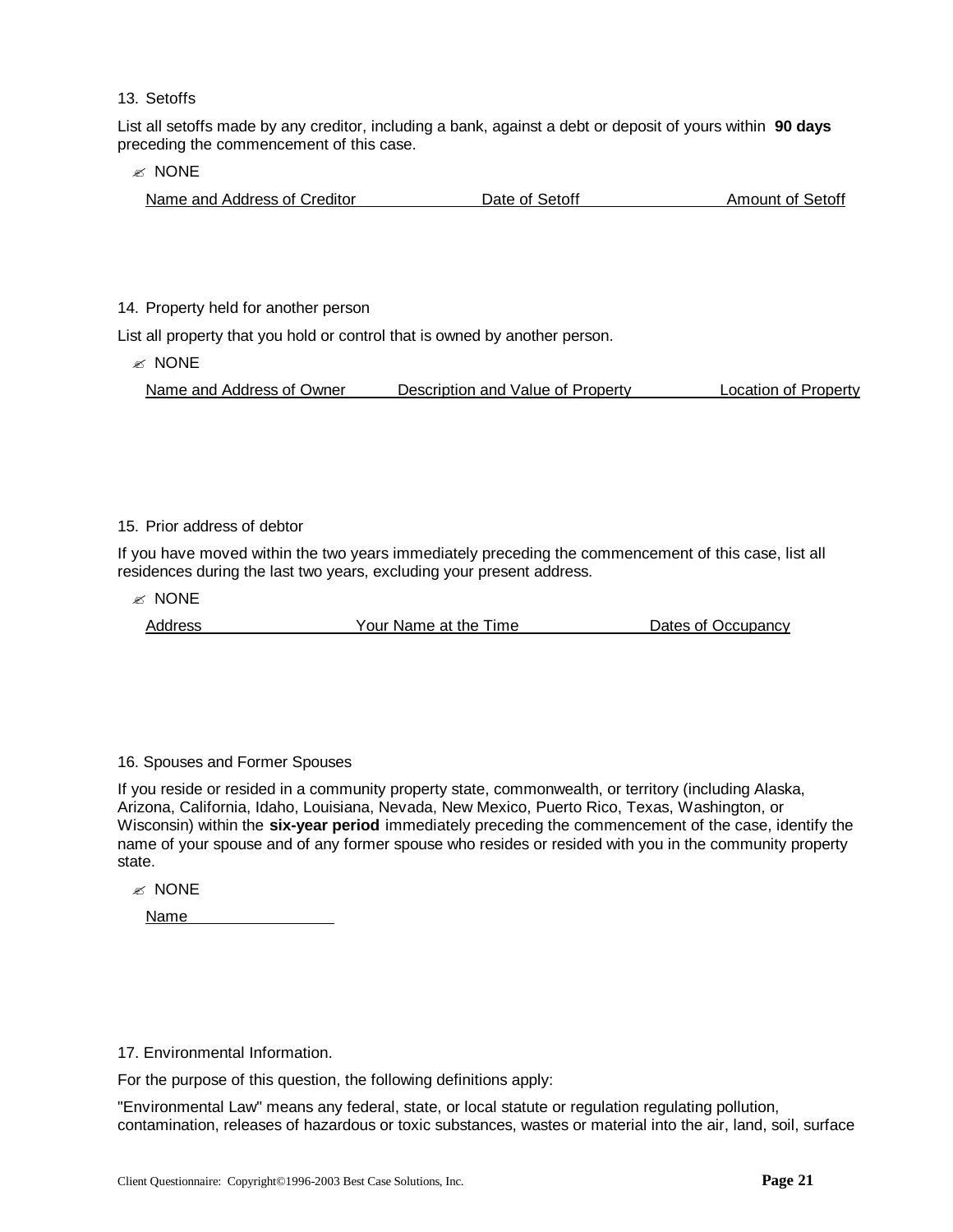water, groundwater, or other medium, including, but not limited to, statutes or regulations regulating the cleanup of these substances, wastes, or material.

"Site" means any location, facility, or property as defined under any Environmental Law, whether or not presently or formerly owned or operated by the debtor, including, but not limited to, disposal sites. "Hazardous Material" means anything defined as a hazardous waste, hazardous substance, toxic substance, hazardous material, pollutant, or contaminant or similar term under an Environmental Law

a. List the name and address of every site for which you received notice in writing by a governmental unit that it may be liable or potentially liable under or in violation of an Environmental Law. Indicate the governmental unit, the date of the notice, and, if known, the Environmental Law:

 $\mathscr{\mathscr{E}}$  NONE

|                       | Name and Address of | Date      | Environmental |
|-----------------------|---------------------|-----------|---------------|
| Site Name and Address | Governmental Unit   | of Notice | _aw           |

b. List the name and address of every site for which you provided notice to a governmental unit of a release of Hazardous Material. Indicate the governmental unit to which the notice was sent and the date of the notice.

 $\mathbb{\mathbb{R}}$  NONE

|                       | Name and Address of | Date      | Environmental |
|-----------------------|---------------------|-----------|---------------|
| Site Name and Address | Governmental Unit   | of Notice | _aw           |

c. List all judicial or administrative proceedings, including settlements or orders, under any Environmental Law with respect to which you are or were a party. Indicate the name and address of the governmental unit that is or was a party to the proceeding, and the docket number.

 $\mathscr{\mathscr{E}}$  NONE

| Name and Address of |               |                       |
|---------------------|---------------|-----------------------|
| Governmental Unit   | Docket Number | Status or Disposition |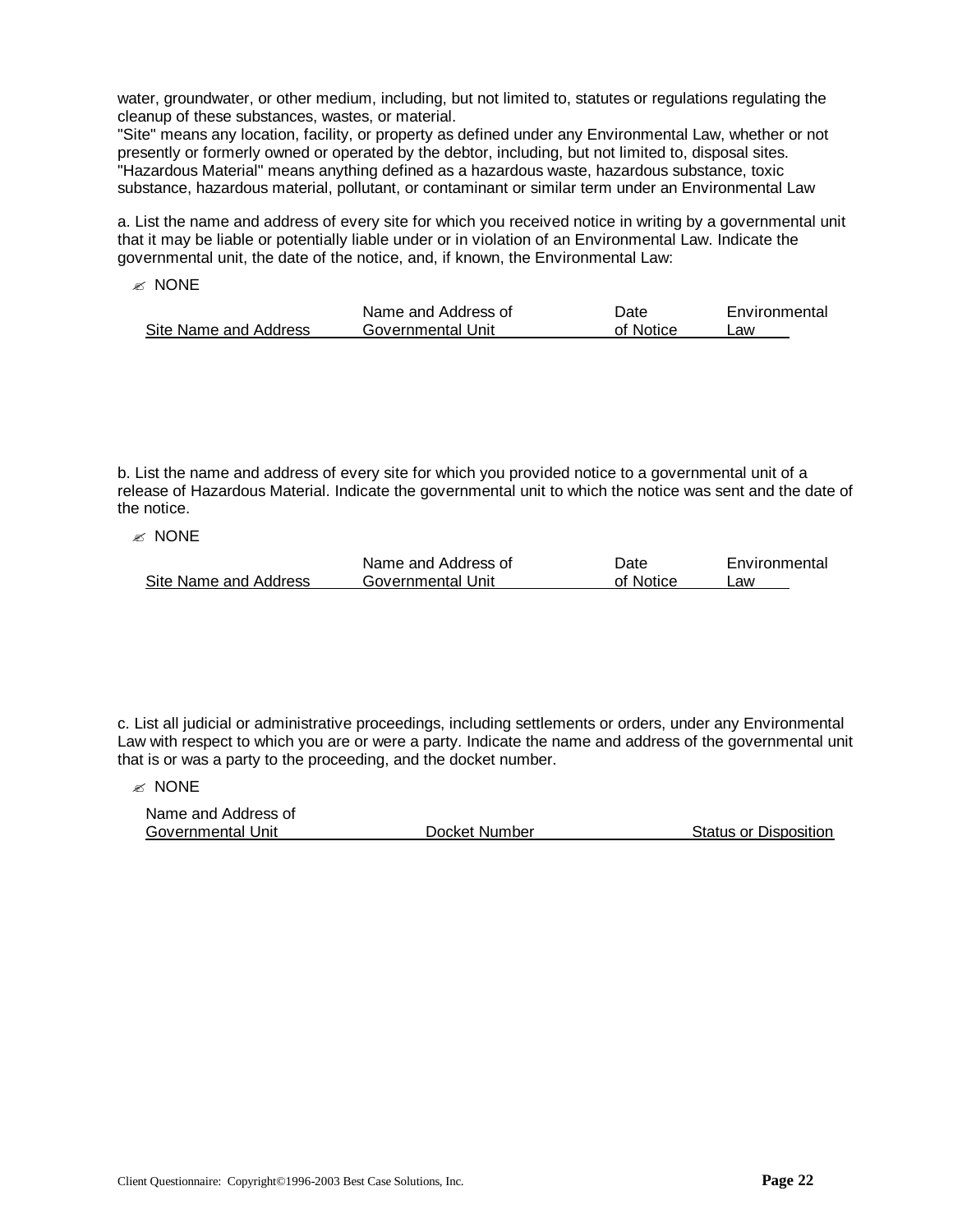#### 18 . Nature, location and name of business

a. If the debtor is an individual, list the names, addresses, taxpayer identification numbers, nature of the businesses, and beginning and ending dates of all businesses in which the debtor was an officer, director, partner, or managing executive of a corporation, partnership, sole proprietorship, or was a self-employed professional within the **six years** immediately preceding the commencement of this case, or in which the debtor owned 5 percent or more of the voting or equity securities within the **six years** immediately preceding the commencement of this case.

If the debtor is a partnership, list the names, addresses, taxpayer identification numbers, nature of the businesses, and beginning and ending dates of all businesses in which the debtor was a partner or owned 5 percent or more of the voting or equity securities, within the **six years** immediately preceding the commencement of this case.

If the debtor is a corporation, list the names, addresses, taxpayer identification numbers, nature of the businesses, and beginning and ending dates of all businesses in which the debtor was a partner or owned 5 percent or more of the voting or equity securities within the **six years** immediately preceding the commencement of this case.

 $\mathscr{\mathscr{C}}$  NONE

|      | axpayer          |         |                           | Beginning and End  |
|------|------------------|---------|---------------------------|--------------------|
| Name | I.D. Number(EIN) | Address | <b>Nature of Business</b> | Dates of Operation |

b. Identify any business listed in response to subdivision a., above, that is "single asset real estate" as defined in 11 U.S.C. § 101.

 $\mathscr{\mathscr{E}}$  NONE

Name Address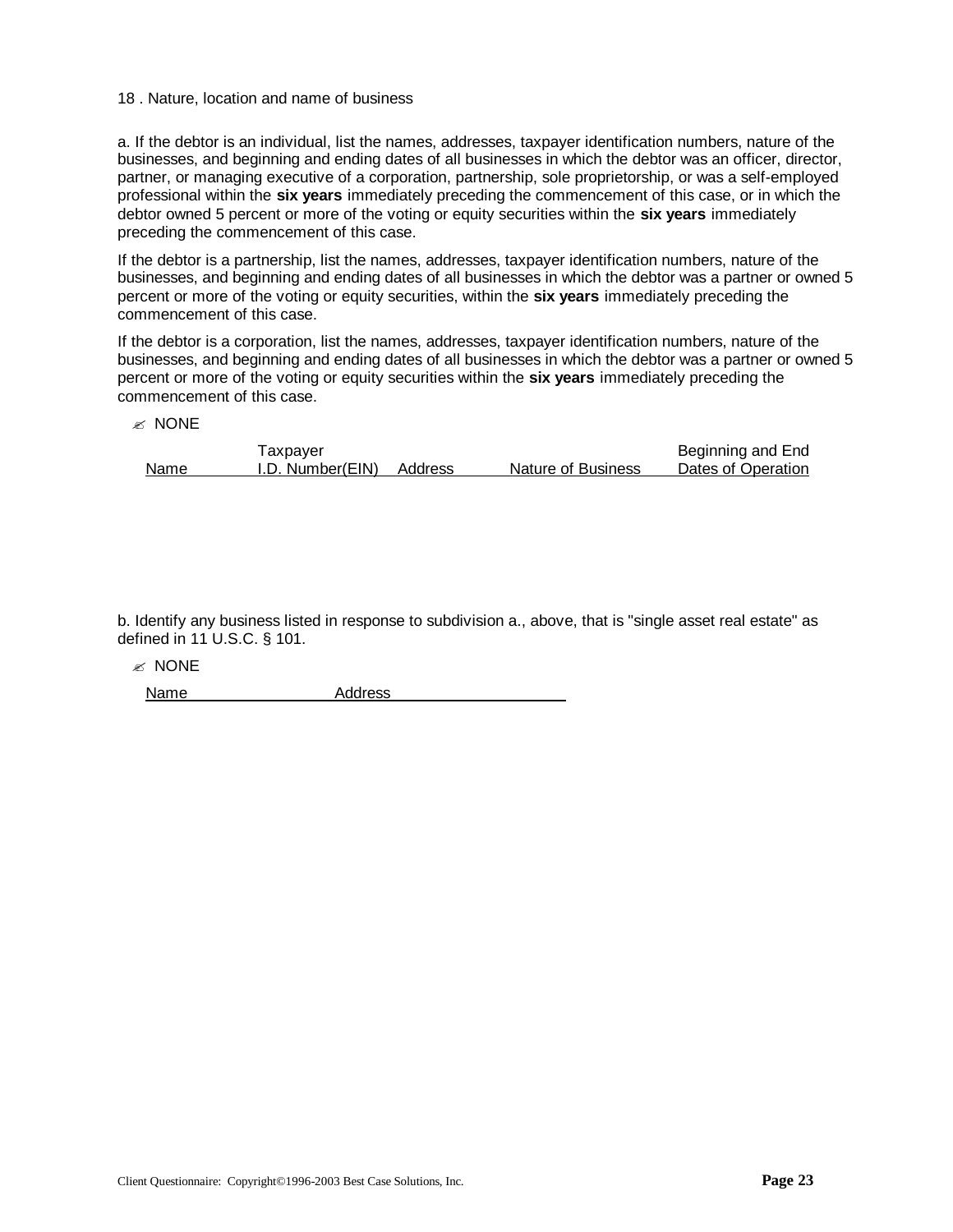*The following questions, #19-25, are only to be answered if you are a corporation or partnership or if you have been, in the six years immediately preceding this case, an officer, director, managing executive, or owner of more than 5% of the voting securities of the corporation; a partner, other than a limited partner, of a partnership; a sole proprietor, or otherwise self-employed.*

- 19. Books, records, and financial statements
- a. List all bookkeepers and accountants who, within the **six years** immediately preceding the filing of this bankruptcy case, kept or supervised the keeping of books of account and records.
- $\mathscr{\mathscr{E}}$  NONE

| Name and Address | Dates Services Rendered |
|------------------|-------------------------|
|                  |                         |

- b. List all firms or individuals who, within the **two years** immediately preceding the filing of this bankruptcy case, have audited the books of account and records, or prepared a financial statement of the debtor.
- $\mathscr{\mathscr{E}}$  NONE Name **Address** Address **Dates Services Rendered**
- c. List all firms or individuals who, at the time of the commencement of this case, were in possession of your books of account and records. If the records are not available, explain.
- $\mathscr{\mathscr{E}}$  NONE

|  | Name and Address | Comments |
|--|------------------|----------|
|--|------------------|----------|

d. List all financial institutions, creditors and other parties, including mercantile and trade agencies, to whom a financial statement was issued by the debtor within **two years** immediately preceding the commencement of this case.

 $\mathscr{\mathscr{C}}$  NONE

Name and Address Date Issued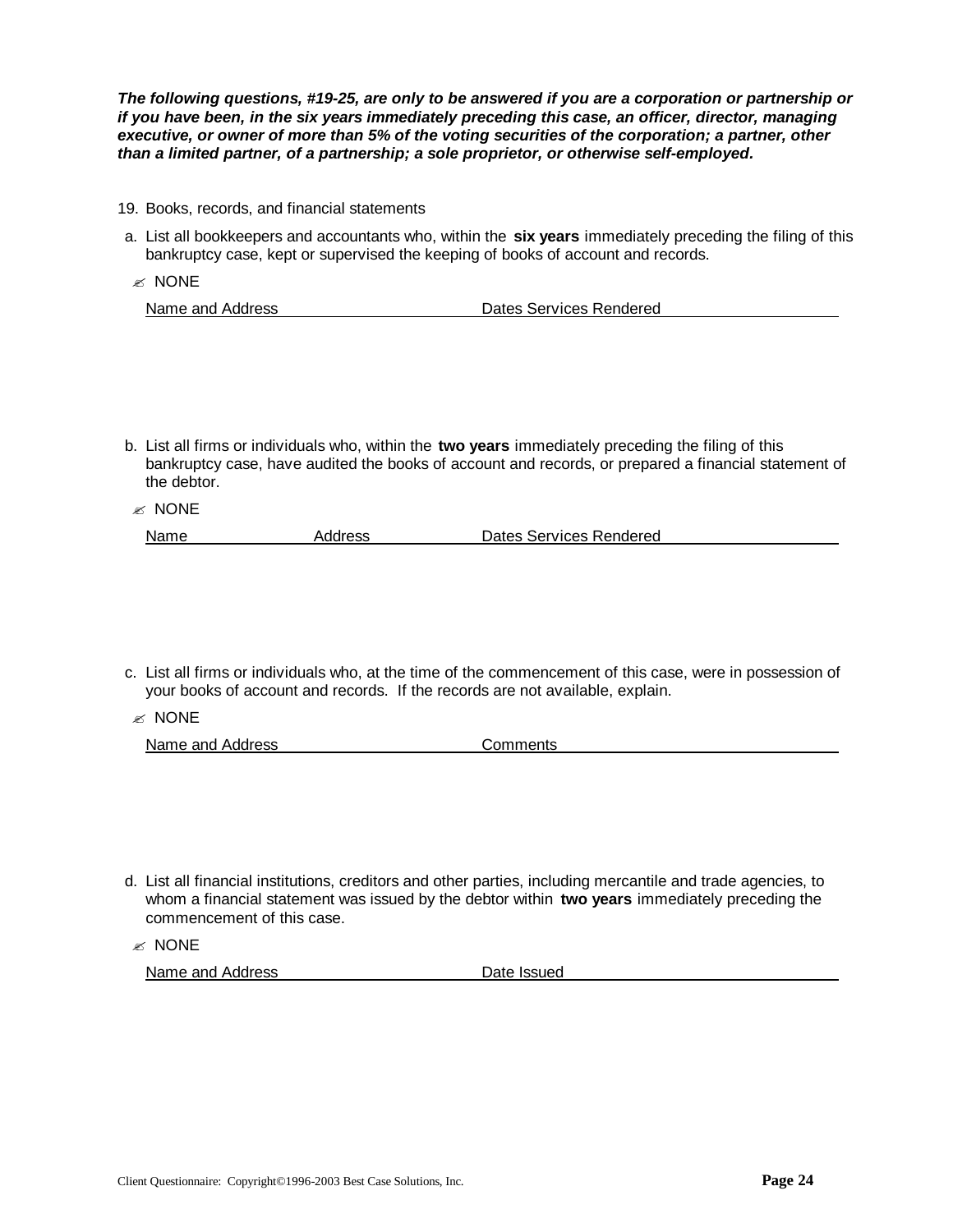- 20. Inventories
- a. List the dates of the last two inventories taken of your property, the name of the person who supervised the taking of each inventory, and the dollar amount and basis of each inventory.
- $\mathscr{L}$  NONE

|                   |                             | Dollar Amount of Inventory             |
|-------------------|-----------------------------|----------------------------------------|
| Date of Inventory | <b>Inventory Supervisor</b> | (specify cost, market, or other basis) |

b. List the name and address of the person possessing the records of each of the two inventories reported in a.) above.

 $\mathscr{\mathscr{E}}$  NONE

Date of Inventory **Name and Address of Custodian of Inventory Records** 

- 21. Current partners, officers, directors, and shareholders
- a. If your business is a partnership, list the nature and percentage of partnership interest of each member of the partnership.
- $\mathscr{\mathscr{C}}$  NONE

| Name and Address | Nature of Interest | Percentage of Interest |
|------------------|--------------------|------------------------|
|                  |                    |                        |

- b. If your business is a corporation, list all officers and directors of the corporation, and each stockholder who directly or indirectly owns, controls, or holds 5 % or more of the voting securities of the corporation.
- $\mathscr{\mathscr{E}}$  NONE

|                  |       | Nature and Percentage |
|------------------|-------|-----------------------|
| Name and Address | ™itle | of Stock Ownership    |

- 22. Former partners, officers, directors and shareholders
- a. If your business is a partnership, list each member who withdrew from the partnership within one year immediately preceding the commencement of this case.
- $\mathbb{\mathbb{R}}$  NONE

| Name and Address | Date of Withdrawal |
|------------------|--------------------|
|                  |                    |

- b. If your business is a corporation, list all officers or directors whose relationship with the corporation terminated within **one year** immediately preceding the commencement of this case.
- $\mathscr{A}$  NONE

| Name and Address | Title | Date of Termination |
|------------------|-------|---------------------|
|                  |       |                     |